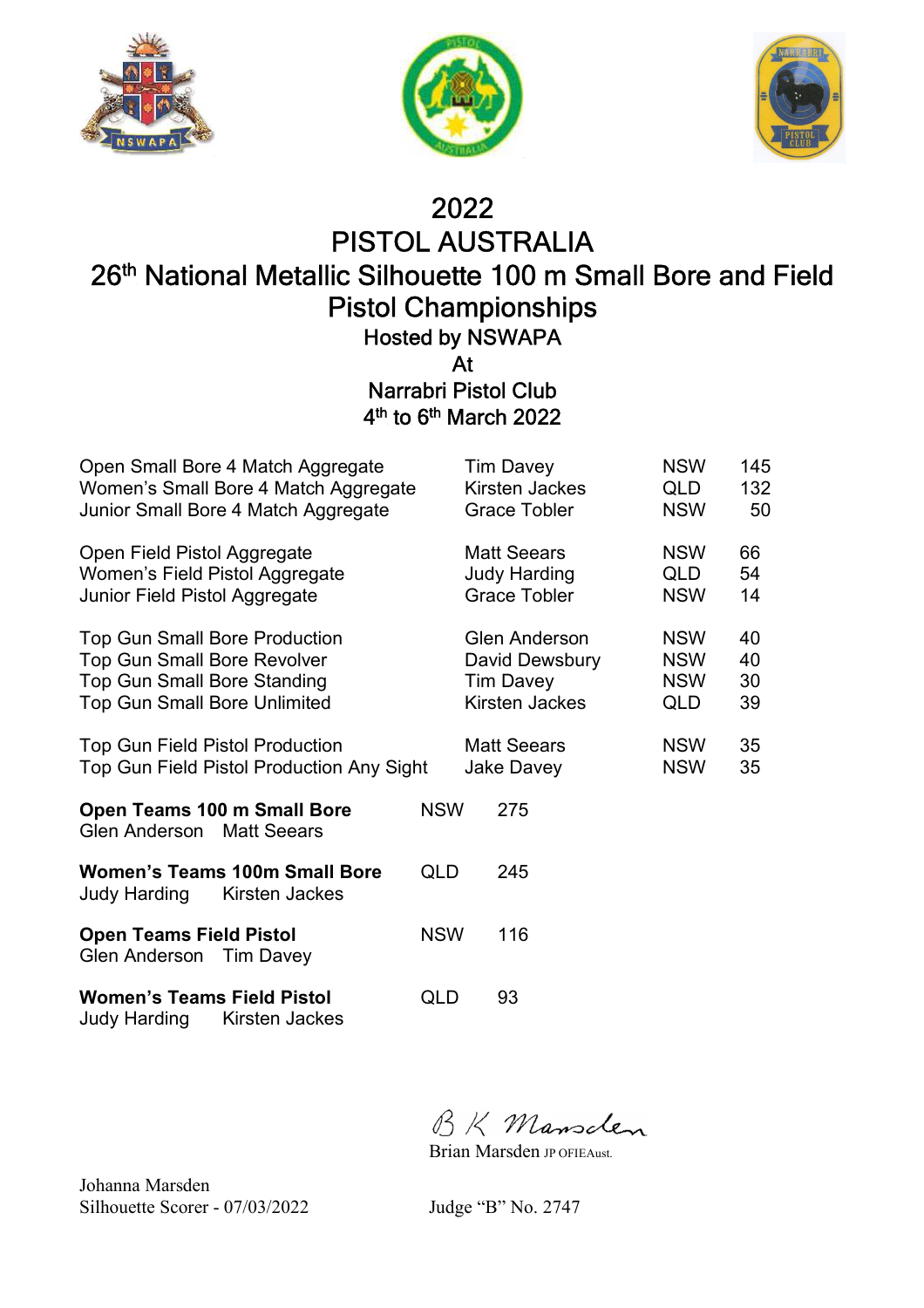### **100m Open Aggregate**

| <b>Aggregate</b> |              | <b>Top Surname</b> | <b>Name</b>       | <b>Club</b>         | Prod                    | <b>Rev</b>     | <b>Stand</b> | Unlim          |
|------------------|--------------|--------------------|-------------------|---------------------|-------------------------|----------------|--------------|----------------|
| 145              | 0            | Davey              | Tim               | Manilla             | 38                      | 38             | 30           | 39             |
| 138              | 0            | Anderson           | Glen              | <b>Inverell RSM</b> | 40                      | 36             | 27           | 35             |
| 138              | $\Omega$     | Yule               | lain              | Muswellbrook        | 39                      | 36             | 27           | 36             |
| 137              | 0            | Seears             | Matt              | Merriganowry        | 38                      | 35             | 29           | 35             |
| 136              | 0            | Dawson             | Scott             | Toogoolawah         | 40                      | 38             | 24           | 34             |
| 132              | 0            | Jackes             | Kirsten           | Metro PSQ           | 37                      | 36             | 20           | 39             |
| 132              | $\mathbf{0}$ | Emery              | Kim               | Mt Lindesay         | 40                      | 36             | 25           | 31             |
| 131              | 0            | Taylor             | Chris             | Inverell            | 36                      | 38             | 22           | 35             |
| 131              | 0            | Dewsbury           | David             | Narrabri            | 40                      | 40             | 19           | 32             |
| 127              | 0            | Davey              | Jake              | Manilla             | 36                      | 34             | 28           | 29             |
| 127              | $\mathbf 0$  | Anderson           | Tim               | Narrabri            | 40                      | 30             | 22           | 35             |
| 125              |              | 0 Van Ee           | Aidan             | Toogoolawah         | 36                      | 34             | 24           | 31             |
| 121              |              | 0 Arden            | Michael           | Euroa               | 37                      | 35             | 18           | 31             |
| 118              | 0            | Anderson           | Jason             | Narrabri            | 36                      | 33             | 16           | 33             |
| 115              | 0            | Ledger             | <b>Drew</b>       | Metro PSQ           | 35                      | 36             | 16           | 28             |
| 113              | 0            | Harding            | Judy              | Toogoolawah         | 39                      | 33             | 15           | 26             |
| 113              | 0            | <b>Brown</b>       | Richard           | Kurrajong           | 37                      | 35             | 15           | 26             |
| 111              | $\Omega$     | Moore              | Lachlan           | Yarra               | 38                      | 27             | 22           | 24             |
| 107              | $\mathbf{0}$ | Ford               | Jack              | Narrabri            | 28                      | 31             | 20           | 28             |
| 107              | 0            | Mullen             | Melinda           | Newcastle           | 37                      | 28             | 15           | 27             |
| 99               | 0            | Dawson             | Greg              | Armidale            | 34                      | 25             | 16           | 24             |
| 96               | 0            | <b>Ricketts</b>    | Robin             | Metro PSQ           | 30                      | 21             | 15           | 30             |
| 95               | 0            | <b>Bennett</b>     | Jeffrey           | Childers R & P      | 30                      | 29             | 14           | 22             |
| 91               | 0            | Harding            | John              | Metro PSQ           | $\mathbf 0$             | 35             | 22           | 34             |
| 89               | 0            | Wilkins            | Paul              | Narrabri            | 28                      | 24             | 15           | 22             |
| 89               | 0            | Archibald          | Carmel            | Armidale            | 27                      | 26             | 14           | 22             |
| 84               | 0            | Moore              | James             | Yarra               | 24                      | 31             | 11           | 18             |
| 78               | 0            | Borodzicz          | <b>Billy Dean</b> | Narrabri            | 24                      | 27             | 8            | 19             |
| 70               | 0            | Ellem              | <b>Neville</b>    | Newcastle           | 32                      | 24             | 14           | $\mathbf 0$    |
| 70               | 0            | Marsden            | <b>Brian</b>      | Newcastle           | 28                      | 25             | 17           | $\mathbf 0$    |
| 60               |              | 0 Pavlou           | Andy              | Port Macquarie      | 27                      | $\pmb{0}$      | 10           | 23             |
| 53               |              | 0 Ellem            | Kerrie            | Newcastle           | $\overline{\mathbf{4}}$ | 18             | 11           | 20             |
| 50               | 0            | Tobler             | Grace             | <b>Bowral</b>       | 21                      | $\overline{7}$ | 10           | 12             |
| 46               |              | 0 Mullen           | Joshua            | Newcastle           | 21                      | $6\phantom{1}$ | 3            | 16             |
| 45               | 0            | <b>Burke</b>       | Matt              | Narrabri            | 12                      | 13             | 10           | 10             |
| 35               | 0            | Tobler             | Annie             | <b>Bowral</b>       | 14                      | 3              | 8            | 10             |
| 32               | 0            | Tobler             | Kathy             | <b>Bowral</b>       | 10                      | $\overline{2}$ | 16           | $\overline{4}$ |

### **100m Womens Aggregate**

| <b>Aggregate Top</b> | Surname   | <b>Name</b> | Club        | Prod | <b>Rev</b> | <b>Stand</b> | Unlim |
|----------------------|-----------|-------------|-------------|------|------------|--------------|-------|
| 132                  | Jackes    | Kirsten     | Metro PSQ   | 37   | 36         | 20           | 39    |
| 113                  | Harding   | Judy        | Toogoolawah | 39   | 33         | 15           | 26    |
| 107                  | Mullen    | Melinda     | Newcastle   | 37   | 28         | 15           | 27    |
| 89                   | Archibald | Carmel      | Armidale    | 27   | 26         | 14           | 22    |
| 53                   | Ellem     | Kerrie      | Newcastle   | 4    | 18         | 11           | 20    |
| 50                   | Tobler    | Grace       | Bowral      | 21   |            | 10           | 12    |
| 35                   | Tobler    | Annie       | Bowral      | 14   | 3          | 8            | 10    |
| 32                   | Tobler    | Kathy       | Bowral      | 10   | 2          | 16           | 4     |

## **100m Juniors Aggregate**

|     | Aggregate Top Surname Name |        | <b>Club</b> |      | <b>Prod</b> Rev Stand | Unlim |
|-----|----------------------------|--------|-------------|------|-----------------------|-------|
|     | 50 0 Tobler Grace          |        | Bowral      | 21 7 | - 10                  | 12    |
| 46. | 0 Mullen                   | Joshua | Newcastle   |      | 6 3                   | 16.   |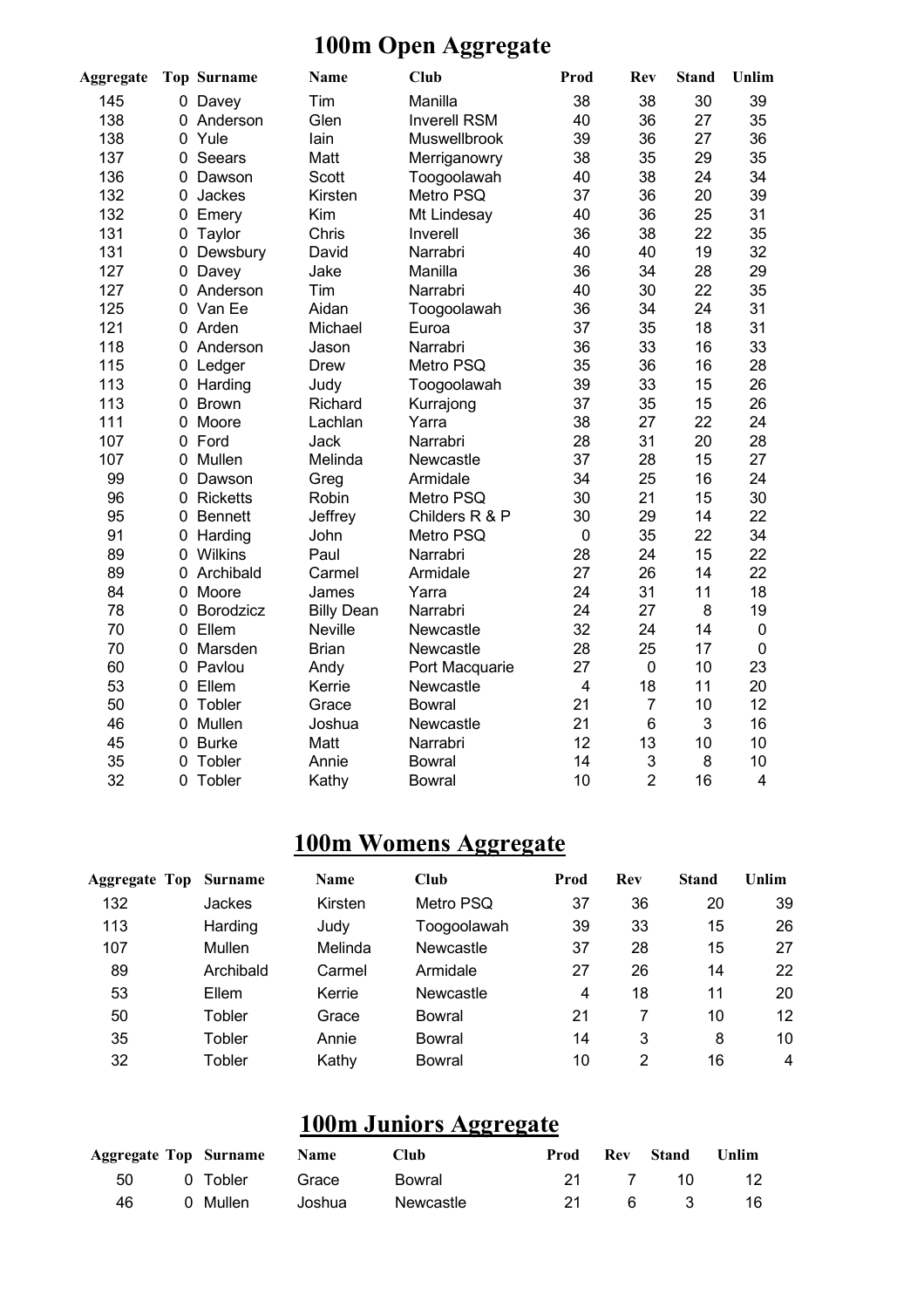### **Field Pistol Aggregate**

| Aggregate | <b>Surname</b>  | <b>Name</b>  | Club                | Production     | <b>Any Sight</b> |
|-----------|-----------------|--------------|---------------------|----------------|------------------|
| 66        | Seears          | Matt         | Merriganowry        | 35             | 31               |
| 65        | Yule            | lain         | Muswellbrook        | 33             | 32               |
| 63        | Davey           | Jake         | Manilla             | 28             | 35               |
| 61        | Anderson        | Glen         | <b>Inverell RSM</b> | 29             | 32               |
| 57        | Dawson          | Scott        | Toogoolawah         | 24             | 33               |
| 55        | Davey           | Tim          | Manilla             | 26             | 29               |
| 54        | Harding         | Judy         | Toogoolawah         | 26             | 28               |
| 53        | Mullen          | Melinda      | Newcastle           | 25             | 28               |
| 52        | Arden           | Michael      | Euroa               | 25             | 27               |
| 52        | Anderson        | Jason        | Narrabri            | 28             | 24               |
| 51        | Ford            | Jack         | Narrabri            | 24             | 27               |
| 50        | Emery           | Kim          | Mt Lindesay         | 24             | 26               |
| 48        | Marsden         | <b>Brian</b> | Newcastle           | 25             | 23               |
| 47        | Moore           | Lachlan      | Yarra               | 20             | 27               |
| 46        | Taylor          | Chris        | Inverell            | 18             | 28               |
| 45        | Van Ee          | Aidan        | Toogoolawah         | 21             | 24               |
| 45        | Dawson          | Greg         | Armidale            | 23             | 22               |
| 43        | Anderson        | Tim          | Narrabri            | 21             | 22               |
| 43        | Harding         | John         | Metro PSQ           | 15             | 28               |
| 39        | Archibald       | Carmel       | Armidale            | 21             | 18               |
| 39        | Jackes          | Kirsten      | Metro PSQ           | 16             | 23               |
| 36        | <b>Bennett</b>  | Jeffrey      | Childers R & P      | 15             | 21               |
| 35        | Pavlou          | Andy         | Port Macquarie      | 13             | 22               |
| 33        | <b>Ricketts</b> | Robin        | Metro PSQ           | 11             | 22               |
| 32        | Ledger          | <b>Drew</b>  | Metro PSQ           | 17             | 15               |
| 31        | Moore           | James        | Yarra               | 14             | 17               |
| 30        | <b>Brown</b>    | Richard      | Kurrajong           | 14             | 16               |
| 28        | Tobler          | Annie        | <b>Bowral</b>       | 19             | $\boldsymbol{9}$ |
| 26        | Ellem           | Kerrie       | Newcastle           | 12             | 14               |
| 25        | Ellem           | Neville      | Newcastle           | 13             | 12               |
| 21        | Tobler          | Kathy        | <b>Bowral</b>       | 12             | $\boldsymbol{9}$ |
| 19        | <b>Wilkins</b>  | Paul         | Narrabri            | 19             | $\pmb{0}$        |
| 14        | Tobler          | Grace        | <b>Bowral</b>       | 10             | 4                |
| 7         | Mullen          | Joshua       | Newcastle           | $\overline{2}$ | 5                |

#### **Ladies' Field Pistol Aggregate**

| Aggregate | <b>Surname</b> | <b>Name</b> | Club          | <b>Production</b> | <b>Any Sight</b> |
|-----------|----------------|-------------|---------------|-------------------|------------------|
| 54        | Harding        | Judy        | Toogoolawah   | 26                | 28               |
| 53        | Mullen         | Melinda     | Newcastle     | 25                | 28               |
| 39        | Archibald      | Carmel      | Armidale      | 21                | 18               |
| 39        | Jackes         | Kirsten     | Metro PSQ     | 16                | 23               |
| 28        | Tobler         | Annie       | Bowral        | 19                | 9                |
| 26        | Ellem          | Kerrie      | Newcastle     | 12                | 14               |
| 21        | Tobler         | Kathy       | Bowral        | 12                | 9                |
| 14        | Tobler         | Grace       | <b>Bowral</b> | 10                |                  |

### **Junior's Field Pistol Aggregate**

| Aggregate | <b>Surname</b> | <b>Name</b> | ∑lub.     | <b>Production</b> Any Sight |   |
|-----------|----------------|-------------|-----------|-----------------------------|---|
| 14        | Tobler         | Grace       | Bowral    | 10                          | 4 |
| 7         | Mullen         | Joshua      | Newcastle |                             | 5 |

BK Mansclen

Brian Marsden JP OFIEAust.

Johanna Marsden Silhouette Scorer - 07/03/2022 Judge "B" No. 2747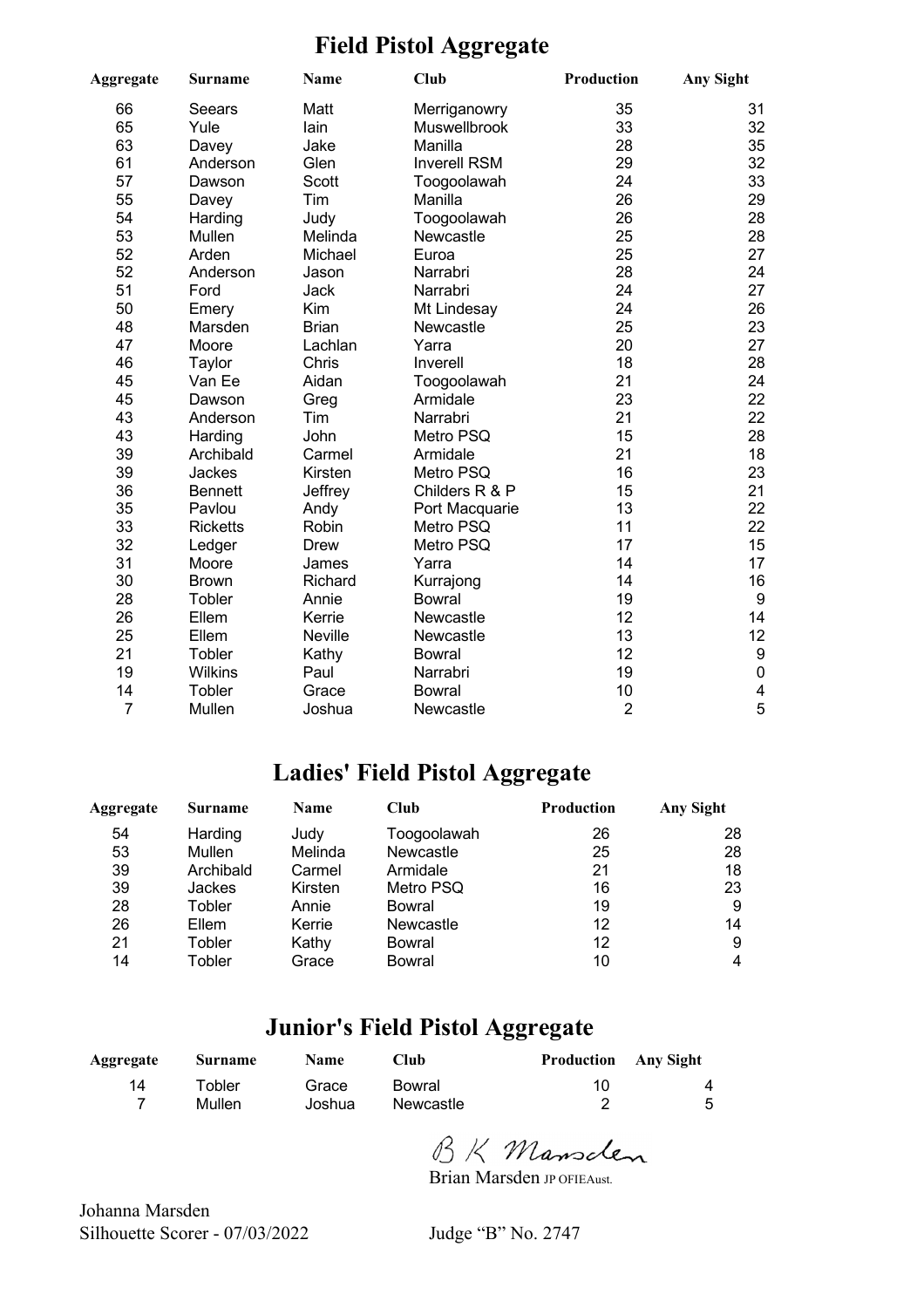| Name              | <b>Surname</b>  | <b>Club</b>         | Grade Grade Total |    | <b>Top</b>     | Chick Pig Turk Ram |                |                |                |
|-------------------|-----------------|---------------------|-------------------|----|----------------|--------------------|----------------|----------------|----------------|
| Glen              | Anderson        | <b>Inverell RSM</b> | <b>INT</b>        | 40 | $\mathbf{1}$   | 10                 | 10             | 10             | 10             |
| Scott             | Dawson          | Toogoolawah         | <b>INT</b>        | 40 | $\overline{2}$ | 10                 | 10             | 10             | 10             |
| David             | Dewsbury        | Narrabri            | <b>INT</b>        | 40 | 3              | 10                 | 10             | 10             | 10             |
| Kim               | Emery           | Mt Lindesay         | <b>INT</b>        | 40 | $\overline{4}$ | 10                 | 10             | 10             | 10             |
| Tim               | Anderson        | Narrabri            | <b>INT</b>        | 40 | 5              | 10                 | 10             | 10             | 10             |
| lain              | Yule            | Muswellbrook        | <b>INT</b>        | 39 | 6              | 10                 | 10             | 10             | 9              |
| Judy              | Harding         | Toogoolawah         | <b>INT</b>        | 39 | $\overline{7}$ | 10                 | 10             | 10             | 9              |
| Tim               | Davey           | Manilla             | <b>INT</b>        | 38 |                | 10                 | 10             | 9              | 9              |
| Matt              | Seears          | Merriganowry        | <b>INT</b>        | 38 | 9              | 10                 | 10             | 10             | 8              |
| Lachlan           | Moore           | Yarra               | <b>AAA</b>        | 38 | 10             | 10                 | 10             | 10             | 8              |
| Michael           | Arden           | Euroa               | <b>INT</b>        | 37 |                | 10                 | 10             | 7              | 10             |
| Richard           | <b>Brown</b>    | Kurrajong           | <b>INT</b>        | 37 |                | 10                 | 10             | 8              | 9              |
| Kirsten           | Jackes          | Metro PSQ           | <b>INT</b>        | 37 |                | 10                 | 10             | 8              | 9              |
| Melinda           | Mullen          | Newcastle           | <b>AAA</b>        | 37 |                | 10                 | 10             | 9              | 8              |
| Jason             | Anderson        | Narrabri            | <b>INT</b>        | 36 |                | $\overline{7}$     | 10             | 9              | 10             |
| Jake              | Davey           | Manilla             | <b>INT</b>        | 36 |                | 10                 | 10             | 7              | 9              |
| Chris             | Taylor          | Inverell            | <b>INT</b>        | 36 |                | 10                 | 10             | 7              | 9              |
| Aidan             | Van Ee          | Toogoolawah         | AAA               | 36 |                | 10                 | 10             | 8              | 8              |
| <b>Drew</b>       | Ledger          | Metro PSQ           | <b>AAA</b>        | 35 |                | 10                 | 10             | 7              | 8              |
| Greg              | Dawson          | Armidale            | AAA               | 34 |                | 10                 | 8              | 9              | $\overline{7}$ |
| Neville           | Ellem           | Newcastle           | <b>INT</b>        | 32 |                | 8                  | 10             | 5              | 9              |
| Jeffrey           | <b>Bennett</b>  | Childers R & P      | AA                | 30 |                | 8                  | 9              | 7              | 6              |
| Robin             | <b>Ricketts</b> | Metro PSQ           | <b>AAA</b>        | 30 |                | 10                 | 9              | 8              | 3              |
| Jack              | Ford            | Narrabri            | <b>AAA</b>        | 28 |                | 9                  | 8              | $\overline{4}$ | $\overline{7}$ |
| Paul              | Wilkins         | Narrabri            | AAA               | 28 |                | 9                  | $\overline{7}$ | $\overline{7}$ | 5              |
| <b>Brian</b>      | Marsden         | Newcastle           | AAA               | 28 |                | 9                  | 8              | 6              | 5              |
| Andy              | Pavlou          | Port Macquarie      | AA                | 27 |                | 10                 | 8              | 4              | 5              |
| Carmel            | Archibald       | Armidale            | AA                | 27 |                | 8                  | 9              | 6              | 4              |
| <b>Billy Dean</b> | Borodzicz       | Narrabri            | AA                | 24 |                | 9                  | 8              | 3              | 4              |
| James             | Moore           | Yarra               | AAA               | 24 |                | 10                 | 7              | 4              | 3              |
| Joshua            | Mullen          | Newcastle           | B                 | 21 |                | 10                 | 6              | $\overline{c}$ | 3              |
| Grace             | Tobler          | <b>Bowral</b>       | B                 | 21 |                | 9                  | 7              | 3              | $\overline{2}$ |
| Annie             | Tobler          | <b>Bowral</b>       | B                 | 14 |                | 7                  | 3              | $\overline{2}$ | $\overline{2}$ |
| Matt              | <b>Burke</b>    | Narrabri            | B                 | 12 |                | 3                  | 4              | $\overline{2}$ | 3              |
| Kathy             | Tobler          | <b>Bowral</b>       | B                 | 10 |                | 3                  | $\overline{2}$ | 3              | $\overline{2}$ |
| Kerrie            | Ellem           | Newcastle           | AA                | 4  |                | 1                  | $\overline{2}$ | 1              | 0              |

### **100m Production Off Gun**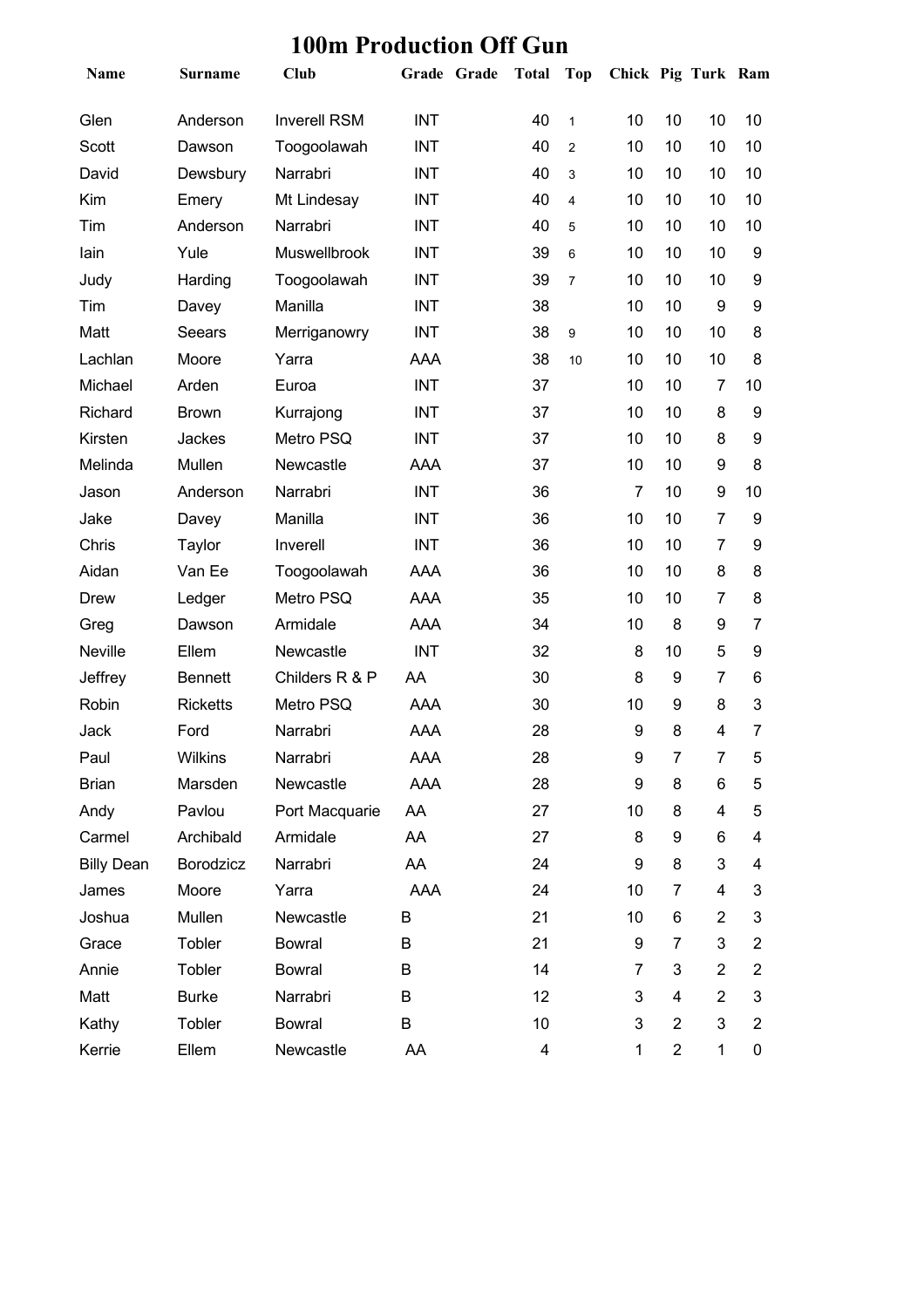| Name              | Surname         | <b>Club</b>         |            | Grade Grade | <b>Total</b>            | Top            | Chick Pig Turk Ram |                |                |                |
|-------------------|-----------------|---------------------|------------|-------------|-------------------------|----------------|--------------------|----------------|----------------|----------------|
| David             | Dewsbury        | Narrabri            | <b>INT</b> |             | 40                      |                | 10                 | 10             | 10             | 10             |
| Scott             | Dawson          | Toogoolawah         | <b>INT</b> |             | 38                      | $\overline{2}$ | 10                 | 10             | 9              | 9              |
| Chris             | Taylor          | Inverell            | AAA        |             | 38                      | 3              | 10                 | 9              | 10             | 9              |
| Tim               | Davey           | Manilla             | <b>INT</b> |             | 38                      | $\overline{4}$ | 10                 | 10             | 10             | 8              |
| <b>Drew</b>       | Ledger          | Metro PSQ           | AAA        |             | 36                      |                | 10                 | 10             | 6              | 10             |
| Kim               | Emery           | Mt Lindesay         | <b>INT</b> |             | 36                      |                | 10                 | 10             | 8              | 8              |
| lain              | Yule            | <b>Muswellbrook</b> | <b>INT</b> |             | 36                      | $\overline{7}$ | 10                 | 10             | 9              | 7              |
| Kirsten           | Jackes          | Metro PSQ           | <b>INT</b> |             | 36                      | 8              | 10                 | 10             | 9              | $\overline{7}$ |
| Glen              | Anderson        | <b>Inverell RSM</b> | <b>INT</b> |             | 36                      | 9              | 10                 | 10             | 9              | 7              |
| Richard           | <b>Brown</b>    | Kurrajong           | <b>INT</b> |             | 35                      |                | 10                 | 9              | 7              | 9              |
| Matt              | Seears          | Merriganowry        | <b>INT</b> |             | 35                      |                | 10                 | 10             | 6              | 9              |
| Michael           | Arden           | Euroa               | <b>INT</b> |             | 35                      |                | 10                 | 9              | 8              | 8              |
| John              | Harding         | Metro PSQ           | <b>INT</b> |             | 35                      |                | 10                 | 9              | 10             | 6              |
| Jake              | Davey           | Manilla             | <b>AAA</b> |             | 34                      |                | 10                 | 10             | 7              | 7              |
| Aidan             | Van Ee          | Toogoolawah         | <b>AAA</b> |             | 34                      |                | 9                  | 10             | 9              | 6              |
| Judy              | Harding         | Toogoolawah         | <b>INT</b> |             | 33                      |                | 10                 | 8              | $\overline{7}$ | 8              |
| Jason             | Anderson        | Narrabri            | AAA        |             | 33                      |                | 9                  | 9              | 8              | 7              |
| Jack              | Ford            | Narrabri            | <b>AAA</b> |             | 31                      |                | 9                  | 8              | 7              | 7              |
| James             | Moore           | Yarra               | AA         |             | 31                      |                | 10                 | 7              | 8              | 6              |
| Tim               | Anderson        | Narrabri            | <b>INT</b> |             | 30                      |                | 8                  | 8              | 7              | 7              |
| Jeffrey           | <b>Bennett</b>  | Childers R & P      | AA         |             | 29                      |                | 9                  | 8              | 7              | 5              |
| Melinda           | Mullen          | Newcastle           | AAA        |             | 28                      |                | 10                 | 9              | 3              | 6              |
| Lachlan           | Moore           | Yarra               | AA         |             | 27                      |                | 6                  | 9              | 5              | 7              |
| <b>Billy Dean</b> | Borodzicz       | Narrabri            | AA         |             | 27                      |                | 8                  | 9              | $\overline{4}$ | 6              |
| Carmel            | Archibald       | Armidale            | AA         |             | 26                      |                | 9                  | $\overline{7}$ | $\overline{7}$ | 3              |
| Greg              | Dawson          | Armidale            | AA         |             | 25                      |                | 5                  | 9              | 7              | 4              |
| <b>Brian</b>      | Marsden         | Newcastle           | AAA        |             | 25                      |                | 6                  | 7              | 9              | 3              |
| Neville           | Ellem           | Newcastle           | AAA        |             | 24                      |                | 4                  | 6              | 6              | 8              |
| Paul              | Wilkins         | Narrabri            | AAA        |             | 24                      |                | 8                  | 8              | 3              | 5              |
| Robin             | <b>Ricketts</b> | Metro PSQ           | AA         |             | 21                      |                | 9                  | 4              | 4              | 4              |
| Kerrie            | Ellem           | Newcastle           | AA         |             | 18                      |                | 5                  | 8              | 4              | 1              |
| Matt              | <b>Burke</b>    | Narrabri            | B          |             | 13                      |                | 5                  | 5              | 0              | 3              |
| Grace             | Tobler          | <b>Bowral</b>       | B          |             | 7                       |                | $\overline{2}$     | 3              | 1              | 1              |
| Joshua            | Mullen          | Newcastle           | В          |             | 6                       |                | $\overline{2}$     | 1              | 1              | 2              |
| Annie             | Tobler          | <b>Bowral</b>       | B          |             | 3                       |                | 3                  | 0              | 0              | 0              |
| Kathy             | Tobler          | <b>Bowral</b>       | В          |             | $\overline{\mathbf{c}}$ |                | 0                  | 0              | 0              | 2              |

### **100m Revolver Off Gun**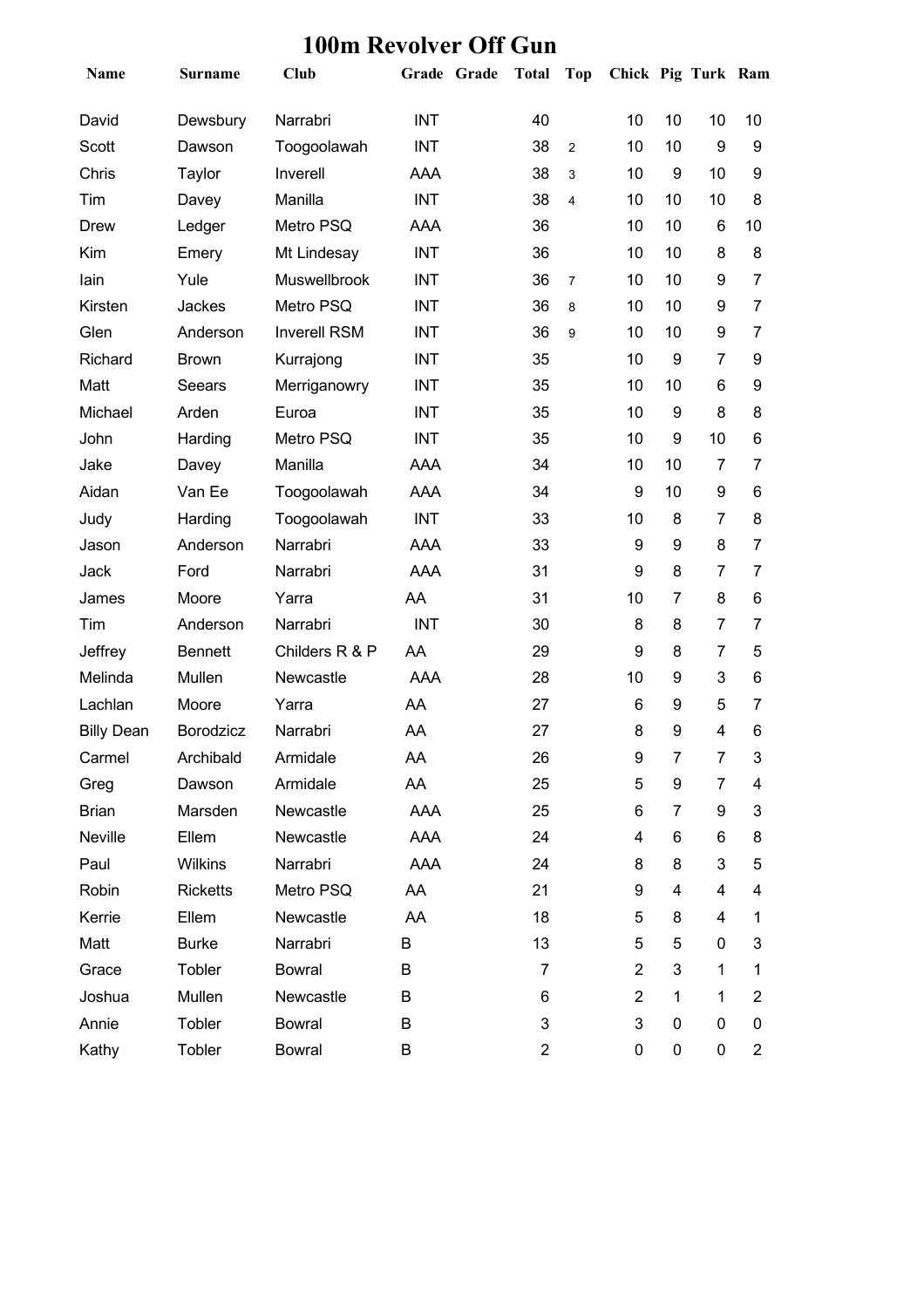| Name              | <b>Surname</b>  | <b>Club</b>         | Grade Grade | <b>Total</b> | <b>Top</b> | Chick Pig Turk Ram |                |                |                         |
|-------------------|-----------------|---------------------|-------------|--------------|------------|--------------------|----------------|----------------|-------------------------|
| Tim               | Davey           | Manilla             | <b>INT</b>  | 30           |            | 7                  | 10             | 5              | 8                       |
| Matt              | Seears          | Merriganowry        | <b>INT</b>  | 29           |            | 8                  | 8              | $\overline{7}$ | 6                       |
| Jake              | Davey           | Manilla             | <b>INT</b>  | 28           |            | 8                  | 10             | $\overline{2}$ | 8                       |
| Glen              | Anderson        | <b>Inverell RSM</b> | <b>INT</b>  | 27           |            | 9                  | $\overline{7}$ | 4              | 7                       |
| lain              | Yule            | <b>Muswellbrook</b> | <b>INT</b>  | 27           |            | 10                 | $\overline{7}$ | 3              | $\overline{7}$          |
| Kim               | Emery           | Mt Lindesay         | <b>INT</b>  | 25           |            | 7                  | 9              | 4              | 5                       |
| Aidan             | Van Ee          | Toogoolawah         | AA          | 24           |            | 4                  | 8              | 5              | 7                       |
| Scott             | Dawson          | Toogoolawah         | <b>INT</b>  | 24           |            | 9                  | 5              | $\overline{7}$ | 3                       |
| Chris             | Taylor          | Inverell            | AAA         | 22           |            | 8                  | 4              | 5              | 5                       |
| Lachlan           | Moore           | Yarra               | AAA         | 22           |            | 9                  | $\overline{7}$ | 1              | 5                       |
| John              | Harding         | Metro PSQ           | <b>INT</b>  | 22           |            | 6                  | 9              | 3              | 4                       |
| Tim               | Anderson        | Narrabri            | <b>INT</b>  | 22           |            | 8                  | $\overline{7}$ | 3              | $\overline{\mathbf{4}}$ |
| Kirsten           | Jackes          | Metro PSQ           | <b>AAA</b>  | 20           |            | 6                  | 6              | 4              | 4                       |
| Jack              | Ford            | Narrabri            | AA          | 20           |            | 7                  | 6              | 4              | 3                       |
| David             | Dewsbury        | Narrabri            | <b>AAA</b>  | 19           |            | 6                  | 6              | 4              | 3                       |
| Michael           | Arden           | Euroa               | AAA         | 18           |            | 5                  | $\overline{7}$ | 3              | 3                       |
| <b>Brian</b>      | Marsden         | Newcastle           | <b>AAA</b>  | 17           |            | 5                  | 5              | 1              | 6                       |
| Kathy             | Tobler          | <b>Bowral</b>       | A           | 16           |            | 6                  | 3              | $\overline{2}$ | 5                       |
| Greg              | Dawson          | Armidale            | <b>AAA</b>  | 16           |            | 5                  | 6              | 0              | 5                       |
| Jason             | Anderson        | Narrabri            | AAA         | 16           |            | 6                  | 5              | $\overline{2}$ | 3                       |
| <b>Drew</b>       | Ledger          | Metro PSQ           | AA          | 16           |            | 4                  | $\overline{7}$ | 3              | $\overline{2}$          |
| Robin             | <b>Ricketts</b> | Metro PSQ           | AA          | 15           |            | 6                  | 4              | $\mathbf{1}$   | 4                       |
| Judy              | Harding         | Toogoolawah         | <b>INT</b>  | 15           |            | 3                  | 5              | 4              | 3                       |
| Melinda           | Mullen          | Newcastle           | <b>INT</b>  | 15           |            | 5                  | 5              | $\overline{2}$ | 3                       |
| Paul              | Wilkins         | Narrabri            | AA          | 15           |            | 5                  | 5              | 3              | 2                       |
| Richard           | <b>Brown</b>    | Kurrajong           | AA          | 15           |            | 8                  | 5              | 1              | 1                       |
| Carmel            | Archibald       | Armidale            | AA          | 14           |            | 4                  | 4              | 3              | 3                       |
| Jeffrey           | <b>Bennett</b>  | Childers R & P      | AA          | 14           |            | $\overline{2}$     | 7              | 3              | $\overline{2}$          |
| Neville           | Ellem           | Newcastle           | AAA         | 14           |            | 6                  | 5              | 1              | $\overline{2}$          |
| James             | Moore           | Yarra               | AA          | 11           |            | 3                  | 1              | 4              | 3                       |
| Kerrie            | Ellem           | Newcastle           | AA          | 11           |            | 4                  | 3              | 3              | 1                       |
| Matt              | <b>Burke</b>    | Narrabri            | A           | 10           |            | 4                  | 3              | 0              | 3                       |
| Grace             | Tobler          | <b>Bowral</b>       | A           | 10           |            | 4                  | $\mathbf{3}$   | 1              | 2                       |
| Andy              | Pavlou          | Port Macquarie      | A           | 10           |            | 3                  | 4              | $\overline{2}$ | 1                       |
| Annie             | Tobler          | <b>Bowral</b>       | A           | 8            |            | $\overline{2}$     | $\mathbf{3}$   | 1              | $\overline{2}$          |
| <b>Billy Dean</b> | Borodzicz       | Narrabri            | A           | 8            |            | 3                  | 4              | 1              | 0                       |
| Joshua            | Mullen          | Newcastle           | Α           | 3            |            | $\overline{2}$     | $\mathbf{1}$   | 0              | 0                       |

### **100m Standing Off Gun**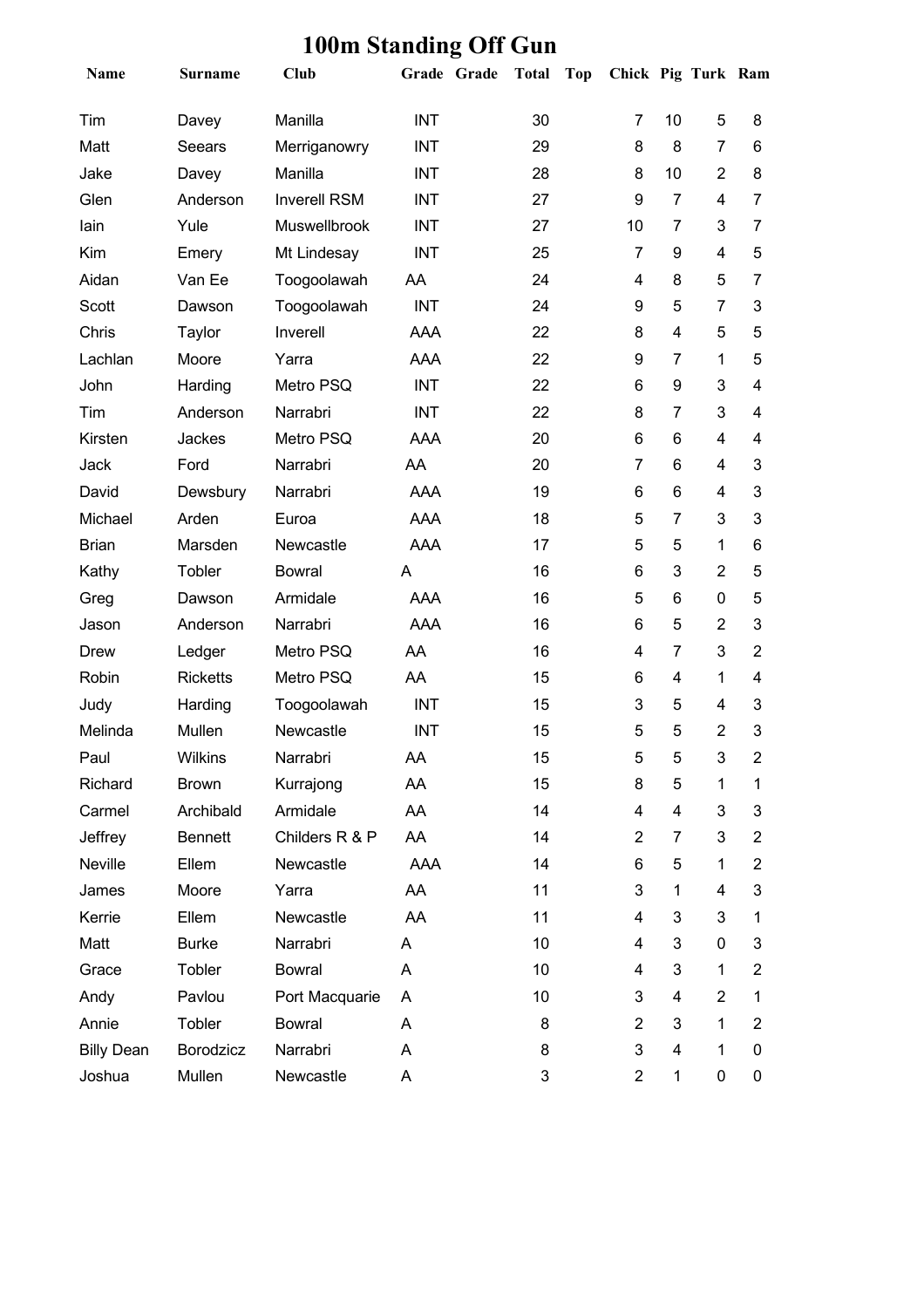| 100m Unlimited Off Gun |
|------------------------|
|------------------------|

| Name              | <b>Surname</b>  | <b>Club</b>         | Grade      | Grade Total |    | <b>Top</b>     | Chick          |                         | Pig Turk Ram     |                           |
|-------------------|-----------------|---------------------|------------|-------------|----|----------------|----------------|-------------------------|------------------|---------------------------|
| Kirsten           | Jackes          | Metro PSQ           | <b>INT</b> |             | 39 | $\mathbf{1}$   | 10             | 10                      | $\boldsymbol{9}$ | 10                        |
| Tim               | Davey           | Manilla             | AAA        |             | 39 | $\overline{c}$ | 10             | 10                      | 10               | $\boldsymbol{9}$          |
| lain              | Yule            | Muswellbrook        | <b>AAA</b> |             | 36 |                | 10             | 10                      | 9                | $\overline{7}$            |
| Glen              | Anderson        | <b>Inverell RSM</b> | <b>INT</b> |             | 35 |                | 10             | $\boldsymbol{9}$        | 8                | 8                         |
| Tim               | Anderson        | Narrabri            | <b>AAA</b> |             | 35 |                | 10             | 10                      | $\overline{7}$   | $\bf 8$                   |
| Matt              | Seears          | Merriganowry        | <b>INT</b> |             | 35 | 6              | 10             | 9                       | 9                | $\overline{7}$            |
| Chris             | Taylor          | Inverell            | AA         |             | 35 | 7              | 10             | 9                       | 9                | $\overline{7}$            |
| Scott             | Dawson          | Toogoolawah         | <b>INT</b> |             | 34 |                | 9              | 10                      | 5                | 10                        |
| John              | Harding         | Metro PSQ           | <b>AAA</b> |             | 34 |                | 10             | 10                      | 5                | $\boldsymbol{9}$          |
| Jason             | Anderson        | Narrabri            | AA         |             | 33 |                | 9              | 9                       | 8                | $\overline{7}$            |
| David             | Dewsbury        | Narrabri            | AAA        |             | 32 |                | 10             | 10                      | 7                | 5                         |
| Michael           | Arden           | Euroa               | AAA        |             | 31 |                | 8              | 9                       | 8                | $\,6$                     |
| Aidan             | Van Ee          | Toogoolawah         | AA         |             | 31 |                | 9              | 10                      | 6                | $\,6\,$                   |
| Kim               | Emery           | Mt Lindesay         | <b>INT</b> |             | 31 |                | 10             | 8                       | 8                | 5                         |
| Robin             | <b>Ricketts</b> | Metro PSQ           | <b>AAA</b> |             | 30 |                | 6              | 9                       | 6                | $\boldsymbol{9}$          |
| Jake              | Davey           | Manilla             | <b>AAA</b> |             | 29 |                | 9              | $\overline{7}$          | 6                | $\overline{7}$            |
| Jack              | Ford            | Narrabri            | AA         |             | 28 |                | 10             | $\overline{7}$          | 6                | $\mathbf 5$               |
| <b>Drew</b>       | Ledger          | Metro PSQ           | <b>AAA</b> |             | 28 |                | 9              | 10                      | $\overline{4}$   | 5                         |
| Melinda           | Mullen          | Newcastle           | AA         |             | 27 |                | 10             | 8                       | 6                | 3                         |
| Judy              | Harding         | Toogoolawah         | AAA        |             | 26 |                | 8              | 6                       | 6                | 6                         |
| Richard           | <b>Brown</b>    | Kurrajong           | <b>AAA</b> |             | 26 |                | 9              | 10                      | $\overline{2}$   | 5                         |
| Lachlan           | Moore           | Yarra               | AA         |             | 24 |                | 8              | 4                       | 6                | 6                         |
| Greg              | Dawson          | Armidale            | AA         |             | 24 |                | 8              | $\overline{7}$          | 6                | $\ensuremath{\mathsf{3}}$ |
| Andy              | Pavlou          | Port Macquarie      | A          |             | 23 |                | 8              | $\overline{7}$          | 6                | $\overline{2}$            |
| Paul              | <b>Wilkins</b>  | Narrabri            | AA         |             | 22 |                | 5              | 6                       | 5                | 6                         |
| Carmel            | Archibald       | Armidale            | A          |             | 22 |                | $\overline{7}$ | 5                       | 6                | $\overline{\mathbf{4}}$   |
| Jeffrey           | <b>Bennett</b>  | Childers R & P      | A          |             | 22 |                | 10             | 6                       | 3                | $\mathbf{3}$              |
| Kerrie            | Ellem           | Newcastle           | AA         |             | 20 |                | 6              | 8                       | 4                | $\overline{\mathbf{c}}$   |
| <b>Billy Dean</b> | Borodzicz       | Narrabri            | A          |             | 19 |                | $\overline{7}$ | 6                       | $\overline{2}$   | $\overline{\mathbf{4}}$   |
| James             | Moore           | Yarra               | AA         |             | 18 |                | 5              | $\overline{\mathbf{4}}$ | 5                | 4                         |
| Joshua            | Mullen          | Newcastle           | B          |             | 16 |                | $\overline{2}$ | 5                       | 4                | 5                         |
| Grace             | Tobler          | <b>Bowral</b>       | B          |             | 12 |                | 8              | 3                       | 0                | 1                         |
| Matt              | <b>Burke</b>    | Narrabri            | B          |             | 10 |                | 4              | $\overline{c}$          | 1                | 3                         |
| Annie             | Tobler          | <b>Bowral</b>       | B          |             | 10 |                | 4              | $\mathbf 1$             | 4                | 1                         |
| Kathy             | Tobler          | <b>Bowral</b>       | В          |             | 4  |                | $\overline{2}$ | 0                       | 0                | $\overline{2}$            |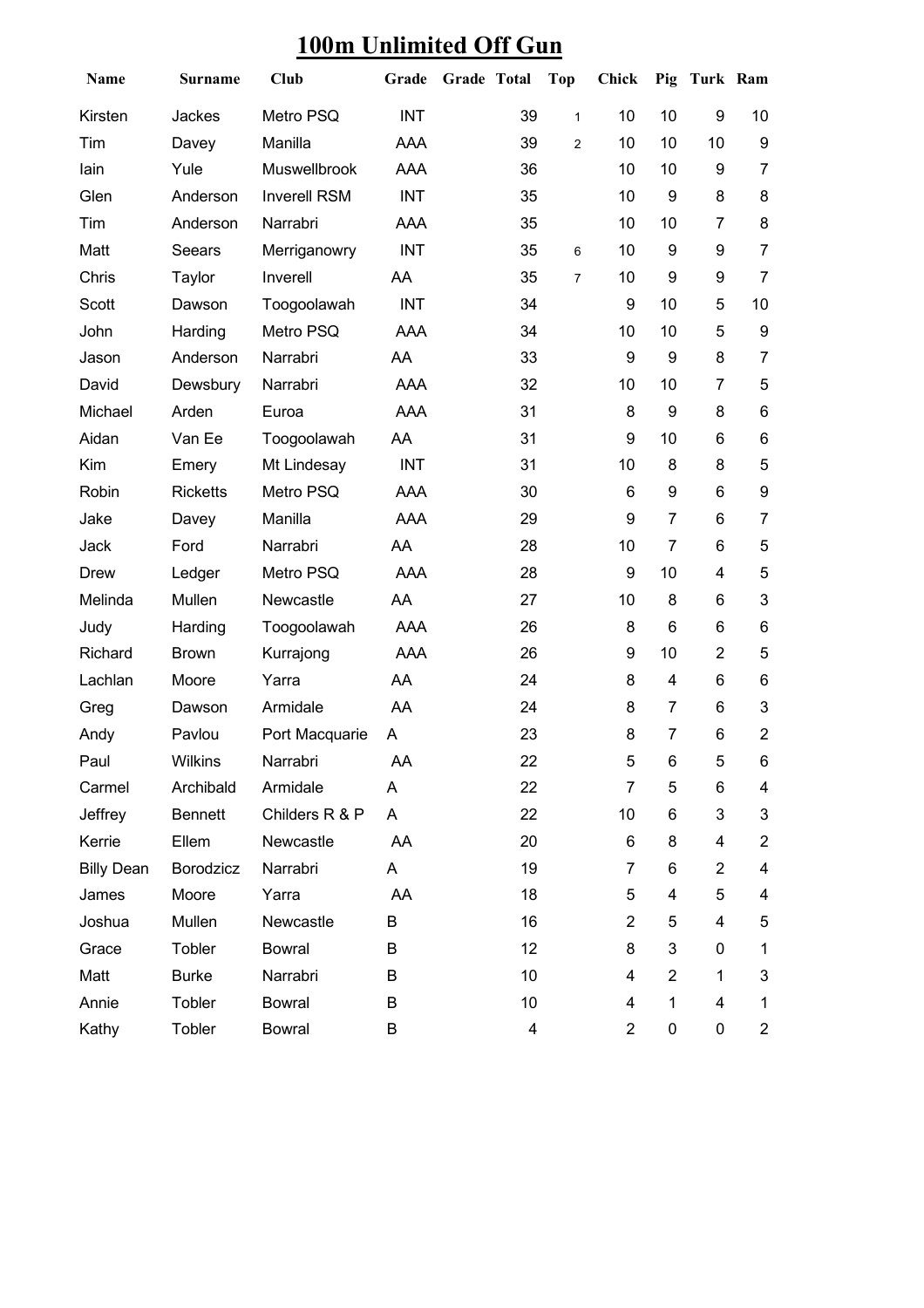| <b>Name</b>  | Surname         | <b>Club</b>         |            | Grade Grade | <b>Total</b> | <b>Top</b> | Chick Pig Turk Ram |                  |                |                          |
|--------------|-----------------|---------------------|------------|-------------|--------------|------------|--------------------|------------------|----------------|--------------------------|
| Matt         | Seears          | Merriganowry        | <b>INT</b> |             | 35           |            | 10                 | 9                | 8              | 8                        |
| lain         | Yule            | Muswellbrook        | <b>INT</b> |             | 33           |            | 10                 | 8                | $6\phantom{1}$ | 9                        |
| Glen         | Anderson        | <b>Inverell RSM</b> | <b>INT</b> |             | 29           |            | 10                 | 9                | $\overline{7}$ | 3                        |
| Jason        | Anderson        | Narrabri            | AAA        |             | 28           |            | 7                  | 8                | 5              | 8                        |
| Jake         | Davey           | Manilla             | <b>INT</b> |             | 28           |            | 9                  | 9                | 4              | 6                        |
| Judy         | Harding         | Toogoolawah         | <b>INT</b> |             | 26           |            | 8                  | 5                | 8              | 5                        |
| Tim          | Davey           | Manilla             | <b>INT</b> |             | 26           |            | 8                  | 9                | 5              | $\overline{\mathcal{A}}$ |
| Melinda      | Mullen          | Newcastle           | AAA        |             | 25           |            | 8                  | $\overline{7}$   | 3              | $\overline{7}$           |
| Michael      | Arden           | Euroa               | <b>INT</b> |             | 25           |            | 8                  | 8                | $\overline{2}$ | 7                        |
| <b>Brian</b> | Marsden         | Newcastle           | <b>AAA</b> |             | 25           |            | 8                  | 10               | 3              | $\overline{\mathcal{A}}$ |
| Jack         | Ford            | Narrabri            | AAA        |             | 24           |            | $\overline{7}$     | 5                | 6              | 6                        |
| Scott        | Dawson          | Toogoolawah         | <b>INT</b> |             | 24           |            | 7                  | 7                | 4              | 6                        |
| Kim          | Emery           | Mt Lindesay         | <b>INT</b> |             | 24           |            | 7                  | $\overline{7}$   | 4              | 6                        |
| Greg         | Dawson          | Armidale            | AAA        |             | 23           |            | 6                  | 8                | 5              | $\overline{\mathbf{4}}$  |
| Carmel       | Archibald       | Armidale            | AA         |             | 21           |            | 5                  | 5                | $\overline{4}$ | 7                        |
| Tim          | Anderson        | Narrabri            | <b>INT</b> |             | 21           |            | 5                  | 7                | $\overline{2}$ | 7                        |
| Aidan        | Van Ee          | Toogoolawah         | AA         |             | 21           |            | 7                  | 6                | 4              | $\overline{\mathcal{A}}$ |
| Lachlan      | Moore           | Yarra               | AA         |             | 20           |            | 5                  | 6                | 5              | 4                        |
| Annie        | Tobler          | <b>Bowral</b>       | AA         |             | 19           |            | 7                  | 6                | 3              | 3                        |
| Paul         | <b>Wilkins</b>  | Narrabri            | AA         |             | 19           |            | 8                  | 5                | 4              | $\overline{2}$           |
| Chris        | Taylor          | Inverell            | AA         |             | 18           |            | $\overline{7}$     | 6                | 3              | $\overline{2}$           |
| <b>Drew</b>  | Ledger          | Metro PSQ           | AA         |             | 17           |            | $\overline{7}$     | $\overline{2}$   | 5              | 3                        |
| Kirsten      | Jackes          | Metro PSQ           | AAA        |             | 16           |            | 5                  | 6                | $\overline{2}$ | 3                        |
| Jeffrey      | <b>Bennett</b>  | Childers R & P      | AA         |             | 15           |            | 4                  | 3                | 6              | $\overline{2}$           |
| John         | Harding         | Metro PSQ           | <b>INT</b> |             | 15           |            | 6.                 | 6                | 1              | 2                        |
| Richard      | <b>Brown</b>    | Kurrajong           | AA         |             | 14           |            | 4                  | 4                | $\overline{2}$ | 4                        |
| James        | Moore           | Yarra               | AAA        |             | 14           |            | 3                  | 5                | 4              | 2                        |
| Neville      | Ellem           | Newcastle           | AAA        |             | 13           |            | 4                  | 4                | 3              | $\overline{2}$           |
| Andy         | Pavlou          | Port Macquarie      | A          |             | 13           |            | 4                  | 6                | 1              | $\overline{2}$           |
| Kathy        | Tobler          | <b>Bowral</b>       | B          |             | 12           |            | $\overline{2}$     | $\overline{7}$   | 0              | 3                        |
| Kerrie       | Ellem           | Newcastle           | AA         |             | 12           |            | 5                  | 4                | $\overline{2}$ | 1                        |
| Robin        | <b>Ricketts</b> | Metro PSQ           | AA         |             | 11           |            | 4                  | $\overline{2}$   | $\overline{2}$ | 3                        |
| Grace        | Tobler          | <b>Bowral</b>       | A          |             | 10           |            | 4                  | $\boldsymbol{2}$ | 3              | 1                        |
| Joshua       | Mullen          | Newcastle           | B          |             | $\mathbf{2}$ |            | 1                  | $\mathbf{1}$     | $\pmb{0}$      | 0                        |

### **Field Pistol Production Off Gun**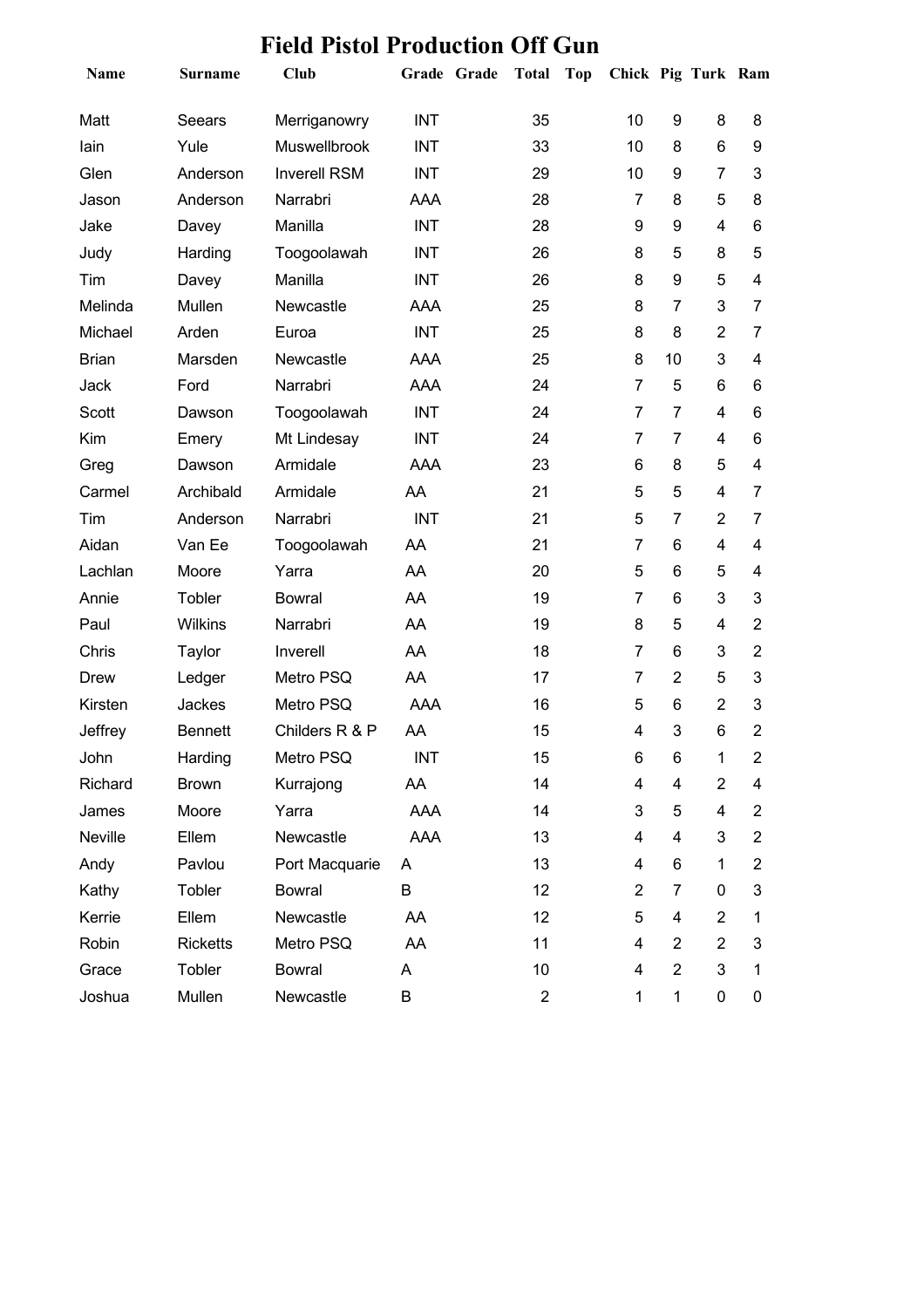| Name         | <b>Surname</b>  | <b>Club</b>         |            | Grade Grade | Total Top | Chick Pig Turk Ram |                  |                |                         |
|--------------|-----------------|---------------------|------------|-------------|-----------|--------------------|------------------|----------------|-------------------------|
| Jake         | Davey           | Manilla             | AAA        |             | 35        | 9                  | $\boldsymbol{9}$ | 9              | 8                       |
| Scott        | Dawson          | Toogoolawah         | AAA        |             | 33        | 9                  | 10               | 7              | 7                       |
| Glen         | Anderson        | <b>Inverell RSM</b> | <b>INT</b> |             | 32        | 10                 | 10               | 4              | 8                       |
| lain         | Yule            | Muswellbrook        | <b>INT</b> |             | 32        | 10                 | 8                | 7              | 7                       |
| Matt         | Seears          | Merriganowry        | <b>INT</b> |             | 31        | 10                 | 8                | 6              | $\overline{7}$          |
| Tim          | Davey           | Manilla             | <b>INT</b> |             | 29        | 8                  | 7                | 7              | $\overline{7}$          |
| Chris        | Taylor          | Inverell            | A          |             | 28        | 7                  | 8                | 6              | 7                       |
| Judy         | Harding         | Toogoolawah         | AAA        |             | 28        | 8                  | 10               | 5              | 5                       |
| Melinda      | Mullen          | Newcastle           | AAA        |             | 28        | 9                  | 10               | 4              | 5                       |
| John         | Harding         | Metro PSQ           | AAA        |             | 28        | 8                  | 8                | 8              | $\overline{\mathbf{4}}$ |
| Jack         | Ford            | Narrabri            | AA         |             | 27        | 9                  | 3                | $\overline{7}$ | 8                       |
| Lachlan      | Moore           | Yarra               | A          |             | 27        | 5                  | 8                | 6              | 8                       |
| Michael      | Arden           | Euroa               | AAA        |             | 27        | 7                  | 7                | 5              | 8                       |
| Kim          | Emery           | Mt Lindesay         | <b>INT</b> |             | 26        | 9                  | 8                | 3              | 6                       |
| Jason        | Anderson        | Narrabri            | AA         |             | 24        | 6                  | 7                | 5              | 6                       |
| Aidan        | Van Ee          | Toogoolawah         | AA         |             | 24        | 9                  | 8                | $\overline{2}$ | 5                       |
| Kirsten      | Jackes          | Metro PSQ           | AA         |             | 23        | 9                  | 5                | 4              | 5                       |
| <b>Brian</b> | Marsden         | Newcastle           | AAA        |             | 23        | 8                  | 8                | $\overline{2}$ | 5                       |
| Tim          | Anderson        | Narrabri            | <b>AAA</b> |             | 22        | 7                  | 4                | 4              | 7                       |
| Robin        | <b>Ricketts</b> | Metro PSQ           | AA         |             | 22        | 8                  | 6                | $\overline{2}$ | 6                       |
| Andy         | Pavlou          | Port Macquarie      | A          |             | 22        | 3                  | 8                | $\overline{7}$ | 4                       |
| Greg         | Dawson          | Armidale            | AAA        |             | 22        | 8                  | 8                | 5              | 1                       |
| Jeffrey      | <b>Bennett</b>  | Childers R & P      | AA         |             | 21        | 6                  | 7                | 4              | 4                       |
| Carmel       | Archibald       | Armidale            | AA         |             | 18        | 6                  | $\overline{7}$   | 3              | $\overline{2}$          |
| James        | Moore           | Yarra               | AA         |             | 17        | 4                  | 5                | $\overline{c}$ | 6                       |
| Richard      | <b>Brown</b>    | Kurrajong           | AA         |             | 16        | 5                  | 6                | 3              | 2                       |
| <b>Drew</b>  | Ledger          | Metro PSQ           | AA         |             | 15        | 5                  | 5                | $\overline{2}$ | 3                       |
| Kerrie       | Ellem           | Newcastle           | A          |             | 14        | 6                  | 3                | 4              | 1                       |
| Neville      | Ellem           | Newcastle           | AA         |             | 12        | 4                  | 5                | 3              | 0                       |
| Kathy        | Tobler          | <b>Bowral</b>       | B          |             | 9         | 4                  | 3                | 0              | 2                       |
| Annie        | Tobler          | <b>Bowral</b>       | В          |             | 9         | 5                  | 3                | 0              | 1                       |
| Joshua       | Mullen          | Newcastle           | В          |             | 5         | $\overline{2}$     | $\mathbf 1$      | 1              | 1                       |
| Grace        | Tobler          | <b>Bowral</b>       | В          |             | 4         | $\overline{2}$     | $\pmb{0}$        | 1              | 1                       |

### **Field Pistol Any Sight Off Gun**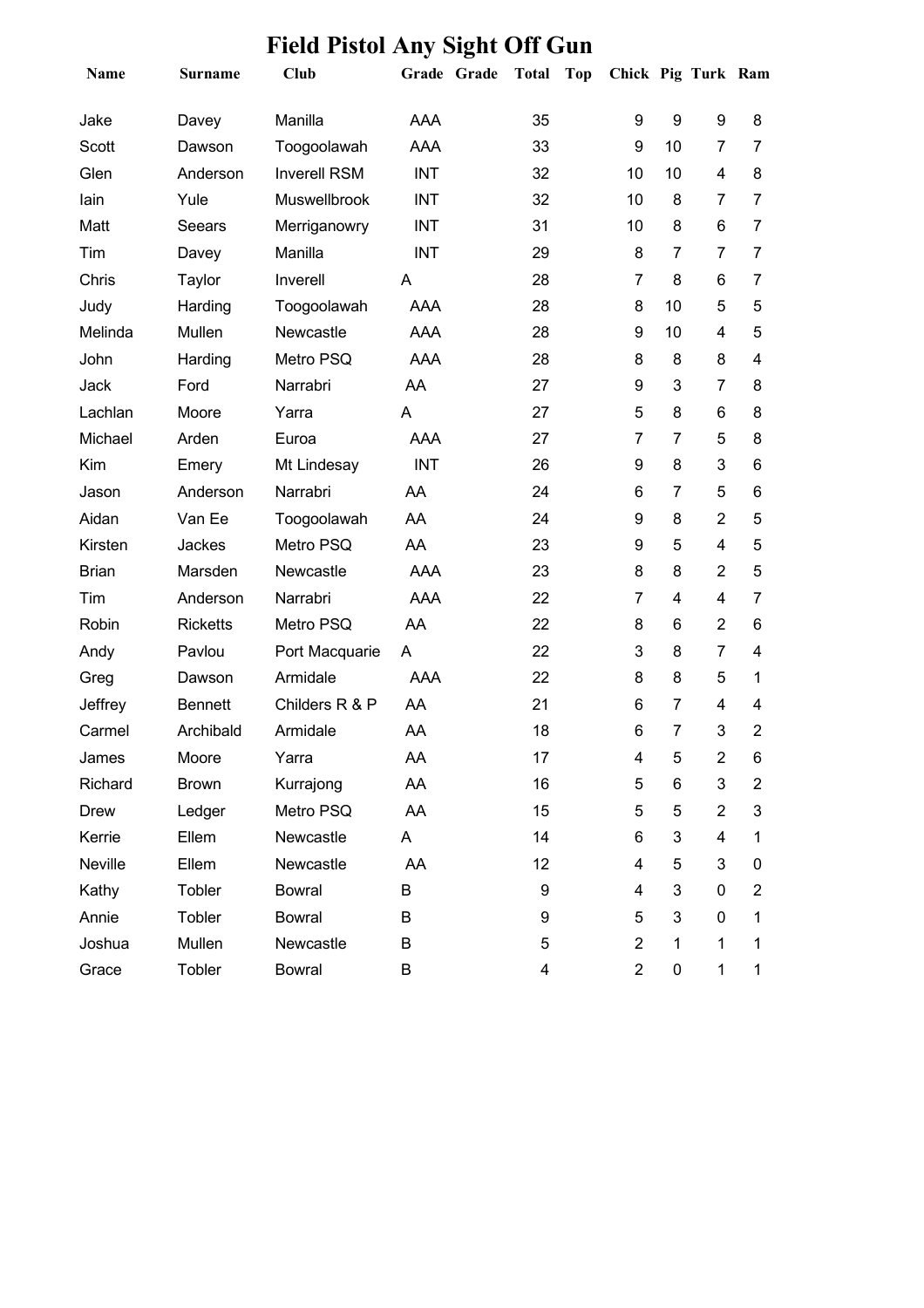|                       |                | <b>100m Production Open Teams</b> |              |     |      |     |
|-----------------------|----------------|-----------------------------------|--------------|-----|------|-----|
| Name                  | <b>Surname</b> | <b>Total</b>                      | <b>Chick</b> | Pig | Turk | Ram |
| Score                 | 78             |                                   |              |     |      |     |
| Team                  | <b>NSW</b>     |                                   |              |     |      |     |
| Team TieBreak Placing |                |                                   |              |     |      |     |
| Glen                  | Anderson       | 40                                | 10           | 10  | 10   | 10  |
| Matt                  | <b>Seears</b>  | 38                                | 10           | 10  | 10   | 8   |
|                       |                | <b>Team Animal Count</b>          | 20           | 20  | 20   | 18  |
| Score                 | 77             |                                   |              |     |      |     |
| Team                  | QLD            |                                   |              |     |      |     |
| Team TieBreak Placing |                |                                   |              |     |      |     |
| Scott                 | Dawson         | 40                                | 10           | 10  | 10   | 10  |
| Kirsten               | Jackes         | 37                                | 10           | 10  | 8    | 9   |
|                       |                | <b>Team Animal Count</b>          | 20           | 20  | 18   | 19  |
| Score                 | 75             |                                   |              |     |      |     |
| Team                  | <b>VIC</b>     |                                   |              |     |      |     |
| Team TieBreak Placing |                |                                   |              |     |      |     |
| Lachlan               | Moore          | 38                                | 10           | 10  | 10   | 8   |
| Michael               | Arden          | 37                                | 10           | 10  | 7    | 10  |
|                       |                | <b>Team Animal Count</b>          | 20           | 20  | 17   | 18  |

# **100m Revolver Open Teams**

| Name                  | <b>Surname</b> | <b>Total</b>             | <b>Chick</b> | Pig | Turk | Ram |
|-----------------------|----------------|--------------------------|--------------|-----|------|-----|
| Score                 | 74             |                          |              |     |      |     |
| Team                  | QLD            |                          |              |     |      |     |
| Team TieBreak Placing |                |                          |              |     |      |     |
| Scott                 | Dawson         | 38                       | 10           | 10  | 9    | 9   |
| Kirsten               | Jackes         | 36                       | 10           | 10  | 9    | 7   |
|                       |                | <b>Team Animal Count</b> | 20           | 20  | 18   | 16  |
| Score                 | 71             |                          |              |     |      |     |
| Team                  | <b>NSW</b>     |                          |              |     |      |     |
| Team TieBreak Placing |                |                          |              |     |      |     |
| Glen                  | Anderson       | 36                       | 10           | 10  | 9    | 7   |
| Matt                  | Seears         | 35                       | 10           | 10  | 6    | 9   |
|                       |                | <b>Team Animal Count</b> | 20           | 20  | 15   | 16  |
| Score                 | 62             |                          |              |     |      |     |
| Team                  | <b>VIC</b>     |                          |              |     |      |     |
| Team TieBreak Placing |                |                          |              |     |      |     |
| Michael               | Arden          | 35                       | 10           | 9   | 8    | 8   |
| Lachlan               | Moore          | 27                       | 6            | 9   | 5    | 7   |
|                       |                | <b>Team Animal Count</b> | 16           | 18  | 13   | 15  |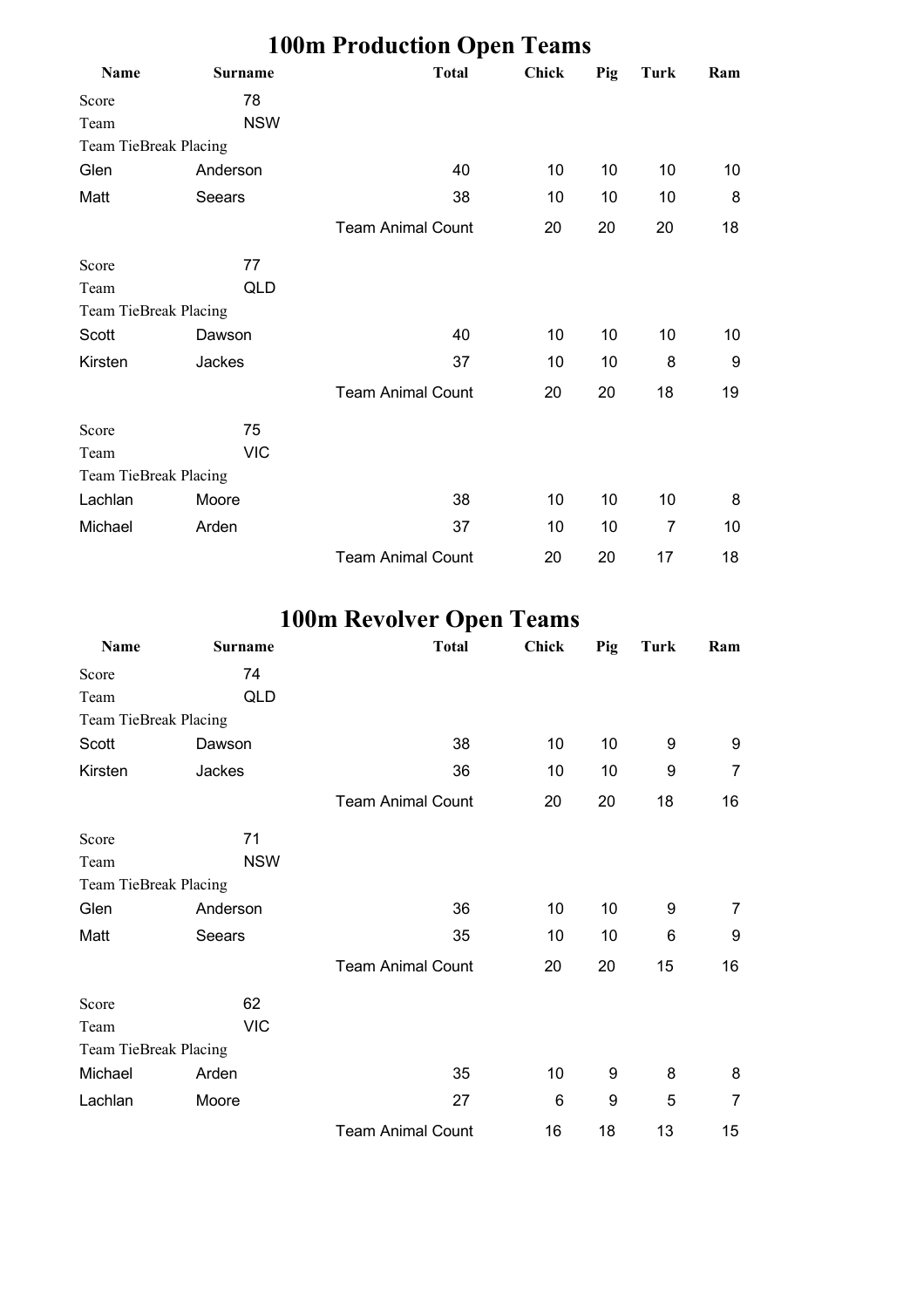|                       |                | <b>100m Standing Open Teams</b> |              |                |      |     |
|-----------------------|----------------|---------------------------------|--------------|----------------|------|-----|
| Name                  | <b>Surname</b> | <b>Total</b>                    | <b>Chick</b> | Pig            | Turk | Ram |
| Score                 | 56             |                                 |              |                |      |     |
| Team                  | <b>NSW</b>     |                                 |              |                |      |     |
| Team TieBreak Placing |                |                                 |              |                |      |     |
| Matt                  | Seears         | 29                              | 8            | 8              | 7    | 6   |
| Glen                  | Anderson       | 27                              | 9            | $\overline{7}$ | 4    | 7   |
|                       |                | <b>Team Animal Count</b>        | 17           | 15             | 11   | 13  |
| Score                 | 44             |                                 |              |                |      |     |
| Team                  | QLD            |                                 |              |                |      |     |
| Team TieBreak Placing |                |                                 |              |                |      |     |
| Scott                 | Dawson         | 24                              | 9            | 5              | 7    | 3   |
| Kirsten               | Jackes         | 20                              | 6            | 6              | 4    | 4   |
|                       |                | <b>Team Animal Count</b>        | 15           | 11             | 11   | 7   |
| Score                 | 40             |                                 |              |                |      |     |
| Team                  | <b>VIC</b>     |                                 |              |                |      |     |
| Team TieBreak Placing |                |                                 |              |                |      |     |
| Lachlan               | Moore          | 22                              | 9            | 7              | 1    | 5   |
| Michael               | Arden          | 18                              | 5            | 7              | 3    | 3   |
|                       |                | <b>Team Animal Count</b>        | 14           | 14             | 4    | 8   |

# **100m Unlimited Open Teams**

| Name                  | <b>Surname</b> | <b>Total</b>             | <b>Chick</b> | Pig | Turk | Ram |
|-----------------------|----------------|--------------------------|--------------|-----|------|-----|
| Score                 | 73             |                          |              |     |      |     |
| Team                  | QLD            |                          |              |     |      |     |
| Team TieBreak Placing |                |                          |              |     |      |     |
| Kirsten               | Jackes         | 39                       | 10           | 10  | 9    | 10  |
| Scott                 | Dawson         | 34                       | 9            | 10  | 5    | 10  |
|                       |                | <b>Team Animal Count</b> | 19           | 20  | 14   | 20  |
| Score                 | 70             |                          |              |     |      |     |
| Team                  | <b>NSW</b>     |                          |              |     |      |     |
| Team TieBreak Placing |                |                          |              |     |      |     |
| Matt                  | Seears         | 35                       | 10           | 9   | 9    | 7   |
| Glen                  | Anderson       | 35                       | 10           | 9   | 8    | 8   |
|                       |                | <b>Team Animal Count</b> | 20           | 18  | 17   | 15  |
| Score                 | 55             |                          |              |     |      |     |
| Team                  | <b>VIC</b>     |                          |              |     |      |     |
| Team TieBreak Placing |                |                          |              |     |      |     |
| Michael               | Arden          | 31                       | 8            | 9   | 8    | 6   |
| Lachlan               | Moore          | 24                       | 8            | 4   | 6    | 6   |
|                       |                | <b>Team Animal Count</b> | 16           | 13  | 14   | 12  |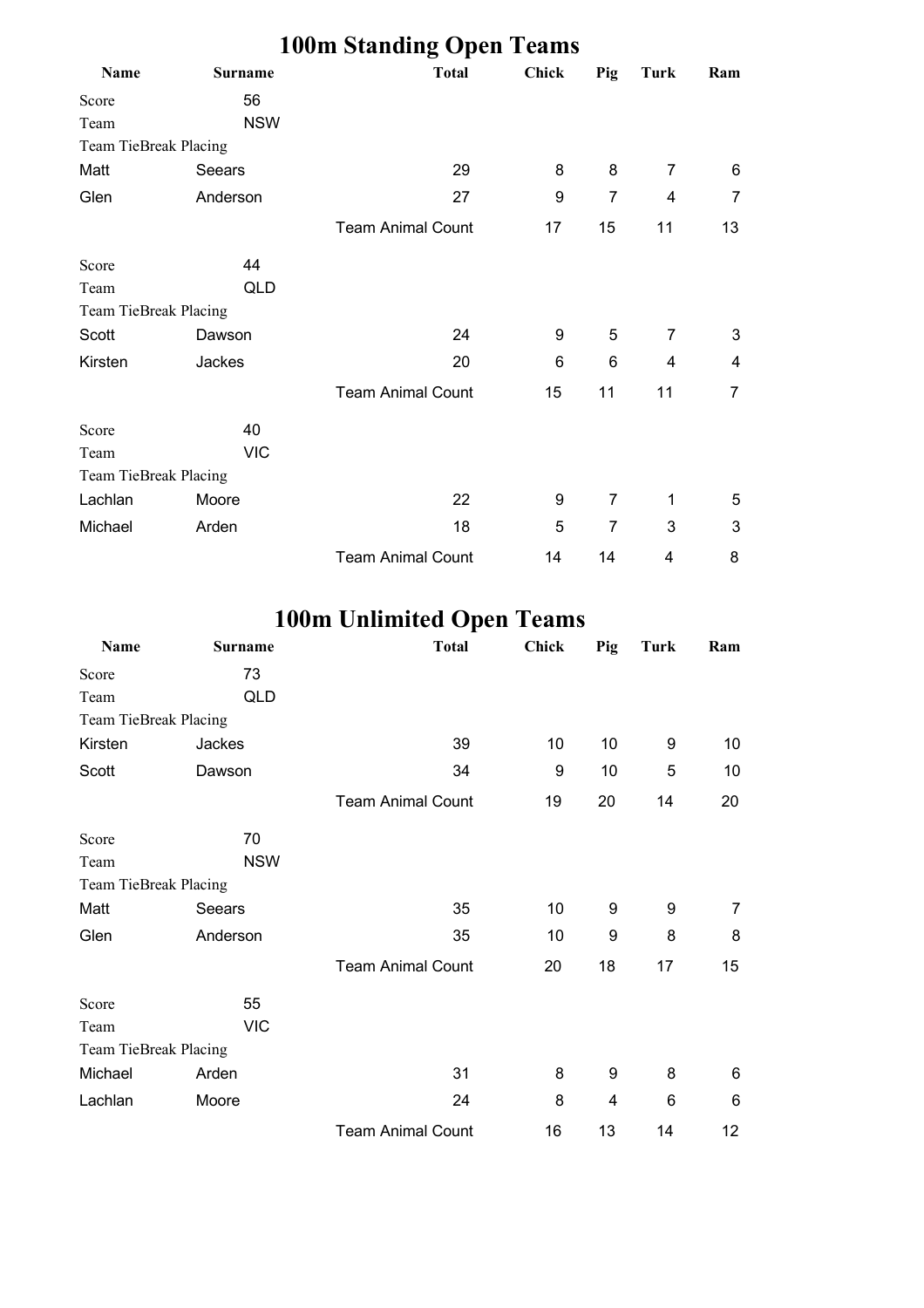|                       |                | <b>Field Pistol Production Open Teams</b> |              |     |      |     |
|-----------------------|----------------|-------------------------------------------|--------------|-----|------|-----|
| Name                  | <b>Surname</b> | <b>Total</b>                              | <b>Chick</b> | Pig | Turk | Ram |
| Score                 | 55             |                                           |              |     |      |     |
| Team                  | <b>NSW</b>     |                                           |              |     |      |     |
| Team TieBreak Placing |                |                                           |              |     |      |     |
| Glen                  | Anderson       | 29                                        | 10           | 9   | 7    | 3   |
| Tim                   | Davey          | 26                                        | 8            | 9   | 5    | 4   |
|                       |                | <b>Team Animal Count</b>                  | 18           | 18  | 12   | 7   |
| Score                 | 41             |                                           |              |     |      |     |
| Team                  | QLD            |                                           |              |     |      |     |
| Team TieBreak Placing |                |                                           |              |     |      |     |
| Judy                  | Harding        | 26                                        | 8            | 5   | 8    | 5   |
| John                  | Harding        | 15                                        | 6            | 6   | 1    | 2   |
|                       |                | <b>Team Animal Count</b>                  | 14           | 11  | 9    | 7   |
| Score                 | 39             |                                           |              |     |      |     |
| Team                  | <b>VIC</b>     |                                           |              |     |      |     |
| Team TieBreak Placing |                |                                           |              |     |      |     |
| Michael               | Arden          | 25                                        | 8            | 8   | 2    | 7   |
| James                 | Moore          | 14                                        | 3            | 5   | 4    | 2   |
|                       |                | <b>Team Animal Count</b>                  | 11           | 13  | 6    | 9   |

# **Field Pistol Any Sight Open Teams**

| Name                  | <b>Surname</b> | <b>Total</b>             | <b>Chick</b>   | Pig            | Turk           | Ram |
|-----------------------|----------------|--------------------------|----------------|----------------|----------------|-----|
| Score                 | 61             |                          |                |                |                |     |
| Team                  | <b>NSW</b>     |                          |                |                |                |     |
| Team TieBreak Placing |                |                          |                |                |                |     |
| Glen                  | Anderson       | 32                       | 10             | 10             | 4              | 8   |
| Tim                   | Davey          | 29                       | 8              | $\overline{7}$ | 7              | 7   |
|                       |                | <b>Team Animal Count</b> | 18             | 17             | 11             | 15  |
| Score                 | 56             |                          |                |                |                |     |
| Team                  | QLD            |                          |                |                |                |     |
| Team TieBreak Placing |                |                          |                |                |                |     |
| John                  | Harding        | 28                       | 8              | 8              | 8              | 4   |
| Judy                  | Harding        | 28                       | 8              | 10             | 5              | 5   |
|                       |                | <b>Team Animal Count</b> | 16             | 18             | 13             | 9   |
| Score                 | 44             |                          |                |                |                |     |
| Team                  | <b>VIC</b>     |                          |                |                |                |     |
| Team TieBreak Placing |                |                          |                |                |                |     |
| Michael               | Arden          | 27                       | $\overline{7}$ | $\overline{7}$ | 5              | 8   |
| James                 | Moore          | 17                       | 4              | 5              | $\overline{2}$ | 6   |
|                       |                | <b>Team Animal Count</b> | 11             | 12             | 7              | 14  |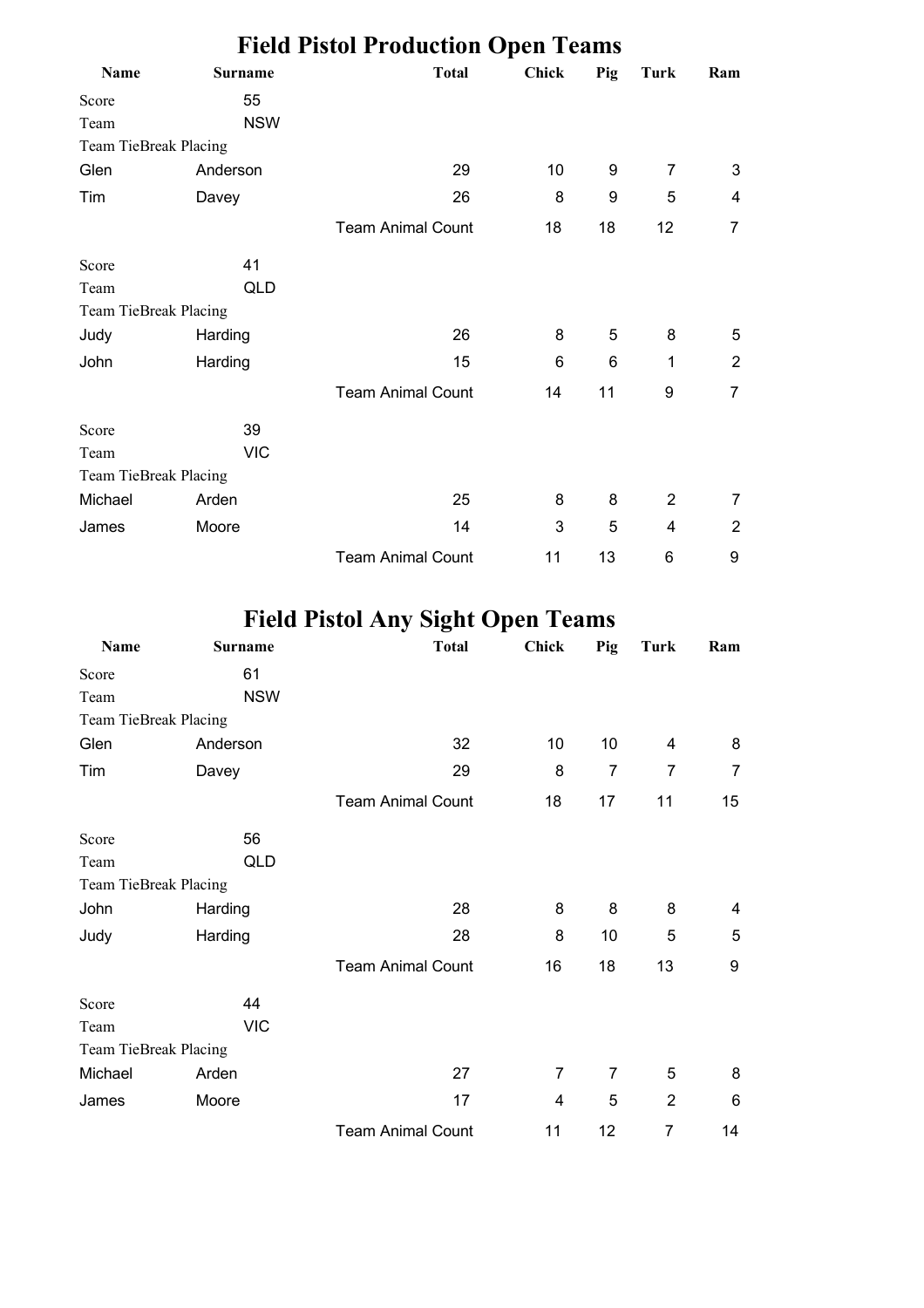### **100m Production Womens Teams**

| <b>Name</b>              |            | <b>Surname</b> | Grade      | <b>Grade Total</b> |    | Chick |    |    | Pig Turk Ram |   |
|--------------------------|------------|----------------|------------|--------------------|----|-------|----|----|--------------|---|
|                          |            |                |            | <b>Break</b>       |    |       |    |    |              |   |
| <b>Team</b>              | QLD        |                |            |                    |    |       |    |    |              |   |
| <b>Score</b>             | 76         |                |            |                    |    |       |    |    |              |   |
| <b>Shoot Off Placing</b> |            |                |            |                    |    |       |    |    |              |   |
| Judy                     |            | Harding        | <b>INT</b> |                    | 39 |       | 10 | 10 | 10           | 9 |
| Kirsten                  |            | Jackes         | <b>INT</b> |                    | 37 |       | 10 | 10 | 8            | 9 |
| <b>Team</b>              | <b>NSW</b> |                |            |                    |    |       |    |    |              |   |
| <b>Score</b>             | 64         |                |            |                    |    |       |    |    |              |   |
| <b>Shoot Off Placing</b> |            |                |            |                    |    |       |    |    |              |   |
| Melinda                  |            | Mullen         | AAA        |                    | 37 |       | 10 | 10 | 9            | 8 |
| Carmel                   |            | Archibald      | AA         |                    | 27 |       | 8  | 9  | 6            | 4 |

### **100m Revolver Womens Teams**

| <b>Name</b>              |            | <b>Surname</b> | Grade      | <b>Grade Total</b> |    | Chick |    | Pig Turk Ram |   |
|--------------------------|------------|----------------|------------|--------------------|----|-------|----|--------------|---|
|                          |            |                |            | <b>Break</b>       |    |       |    |              |   |
| <b>Team</b>              | QLD        |                |            |                    |    |       |    |              |   |
| <b>Score</b>             | 69         |                |            |                    |    |       |    |              |   |
| <b>Shoot Off Placing</b> |            |                |            |                    |    |       |    |              |   |
| Kirsten                  |            | Jackes         | <b>INT</b> |                    | 36 | 10    | 10 | 9            | 7 |
| Judy                     |            | Harding        | <b>INT</b> |                    | 33 | 10    | 8  | 7            | 8 |
| <b>Team</b>              | <b>NSW</b> |                |            |                    |    |       |    |              |   |
| <b>Score</b>             | 54         |                |            |                    |    |       |    |              |   |
| <b>Shoot Off Placing</b> |            |                |            |                    |    |       |    |              |   |
| Melinda                  |            | Mullen         | AAA        |                    | 28 | 10    | 9  | 3            | 6 |
| Carmel                   |            | Archibald      | AA         |                    | 26 | 9     | 7  | 7            | 3 |

## **100m Standing Womens Teams**

| Name                     |            | <b>Surname</b> | Grade      | <b>Grade Total</b> |    | Chick Pig Turk Ram |   |   |   |
|--------------------------|------------|----------------|------------|--------------------|----|--------------------|---|---|---|
|                          |            |                |            | <b>Break</b>       |    |                    |   |   |   |
| <b>Team</b>              | QLD        |                |            |                    |    |                    |   |   |   |
| <b>Score</b>             | 35         |                |            |                    |    |                    |   |   |   |
| <b>Shoot Off Placing</b> |            |                |            |                    |    |                    |   |   |   |
| Judy                     |            | Harding        | <b>INT</b> |                    | 15 | 3                  | 5 | 4 | 3 |
| Kirsten                  |            | Jackes         | AAA        |                    | 20 | 6                  | 6 | 4 | 4 |
| <b>Team</b>              | <b>NSW</b> |                |            |                    |    |                    |   |   |   |
| <b>Score</b>             | 29         |                |            |                    |    |                    |   |   |   |
| <b>Shoot Off Placing</b> |            |                |            |                    |    |                    |   |   |   |
| Melinda                  |            | Mullen         | <b>INT</b> |                    | 15 | 5                  | 5 | 2 | 3 |
| Carmel                   |            | Archibald      | AA         |                    | 14 | 4                  | 4 | 3 | 3 |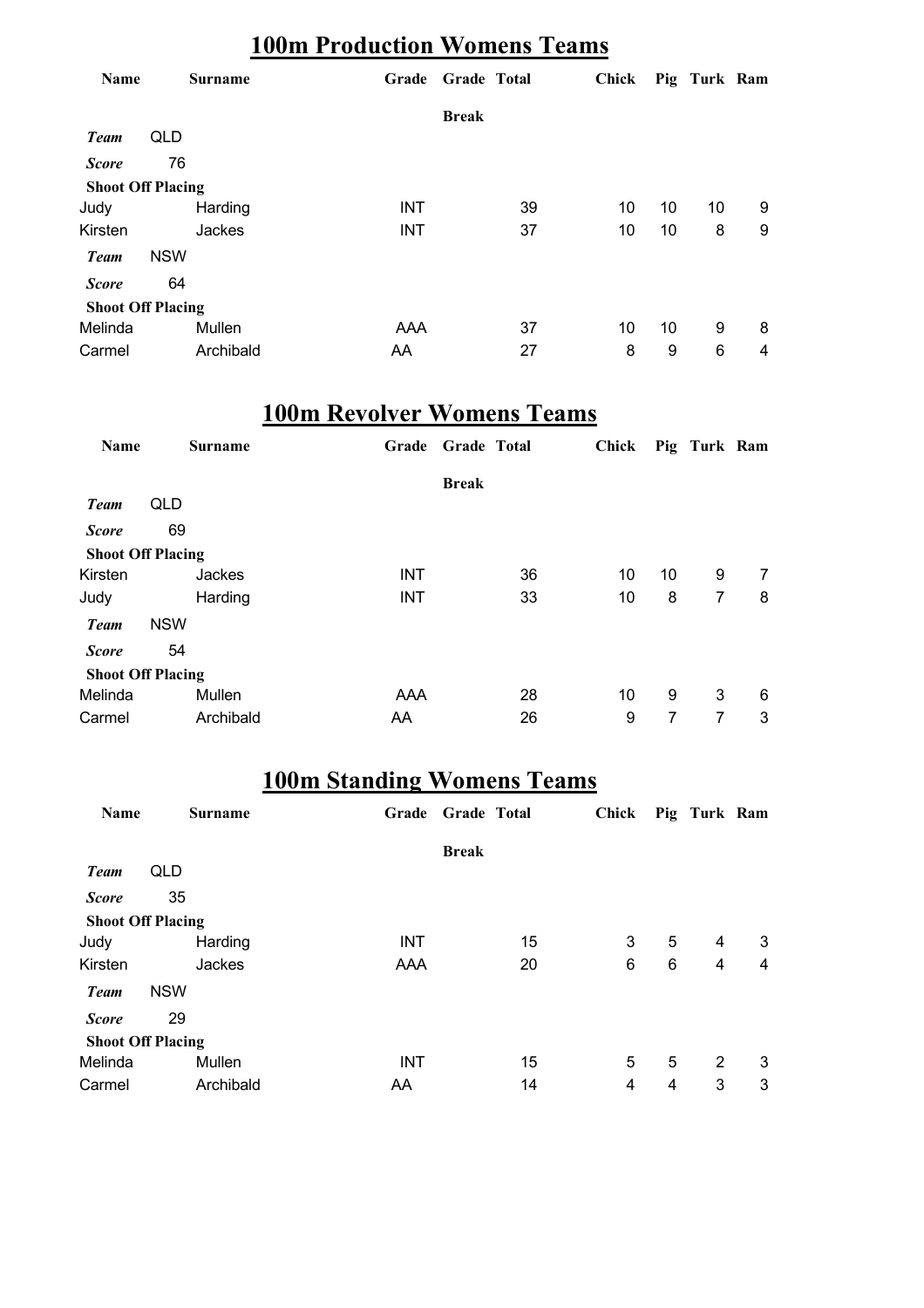### **100m Unlimited Womens Teams**

| Name                     |            | <b>Surname</b> | Grade      | <b>Grade Total</b> |    | Chic |    | Pig Turk Ram |    |
|--------------------------|------------|----------------|------------|--------------------|----|------|----|--------------|----|
|                          |            |                |            | <b>Break</b>       |    |      |    |              |    |
| <b>Team</b>              | QLD        |                |            |                    |    |      |    |              |    |
| <b>Score</b>             | 65         |                |            |                    |    |      |    |              |    |
| <b>Shoot Off Placing</b> |            |                |            |                    |    |      |    |              |    |
| Judy                     |            | Harding        | AAA        |                    | 26 | 8    | 6  | 6            | 6  |
| Kirsten                  |            | Jackes         | <b>INT</b> |                    | 39 | 10   | 10 | 9            | 10 |
| <b>Team</b>              | <b>NSW</b> |                |            |                    |    |      |    |              |    |
| <b>Score</b>             | 49         |                |            |                    |    |      |    |              |    |
| <b>Shoot Off Placing</b> |            |                |            |                    |    |      |    |              |    |
| Melinda                  |            | Mullen         | AA         |                    | 27 | 10   | 8  | 6            | 3  |
| Carmel                   |            | Archibald      | A          |                    | 22 | 7    | 5  | 6            | 4  |

## **Field Pistol Production Womens Teams**

| <b>Name</b>              |            | <b>Surname</b> | Grade      | <b>Grade Total</b> |    | <b>Chick</b> |   | Pig Turk Ram |                |
|--------------------------|------------|----------------|------------|--------------------|----|--------------|---|--------------|----------------|
|                          |            |                |            | <b>Break</b>       |    |              |   |              |                |
| <b>Team</b>              | <b>NSW</b> |                |            |                    |    |              |   |              |                |
| <b>Score</b>             | 46         |                |            |                    |    |              |   |              |                |
| <b>Shoot Off Placing</b> |            |                |            |                    |    |              |   |              |                |
| Melinda                  |            | Mullen         | AAA        |                    | 25 | 8            | 7 | 3            | $\overline{7}$ |
| Carmel                   |            | Archibald      | AA         |                    | 21 | 5            | 5 | 4            | $\overline{7}$ |
| <b>Team</b>              | QLD        |                |            |                    |    |              |   |              |                |
| <b>Score</b>             | 42         |                |            |                    |    |              |   |              |                |
| <b>Shoot Off Placing</b> |            |                |            |                    |    |              |   |              |                |
| Judy                     |            | Harding        | <b>INT</b> |                    | 26 | 8            | 5 | 8            | 5              |
| Kirsten                  |            | Jackes         | AAA        |                    | 16 | 5            | 6 | 2            | 3              |

### **Field Pistol Any Sight Womens Teams**

| Name                     |            | <b>Surname</b> | Grade | <b>Grade Total</b> |    | Chick |    | Pig Turk Ram |   |
|--------------------------|------------|----------------|-------|--------------------|----|-------|----|--------------|---|
|                          |            |                |       | <b>Break</b>       |    |       |    |              |   |
| <b>Team</b>              | QLD        |                |       |                    |    |       |    |              |   |
| <b>Score</b>             | 51         |                |       |                    |    |       |    |              |   |
| <b>Shoot Off Placing</b> |            |                |       |                    |    |       |    |              |   |
| Judy                     |            | Harding        | AAA   |                    | 28 | 8     | 10 | 5            | 5 |
| Kirsten                  |            | Jackes         | AA    |                    | 23 | 9     | 5  | 4            | 5 |
| <b>Team</b>              | <b>NSW</b> |                |       |                    |    |       |    |              |   |
| <b>Score</b>             | 46         |                |       |                    |    |       |    |              |   |
| <b>Shoot Off Placing</b> |            |                |       |                    |    |       |    |              |   |
| Melinda                  |            | Mullen         | AAA   |                    | 28 | 9     | 10 | 4            | 5 |
| Carmel                   |            | Archibald      | AA    |                    | 18 | 6     | 7  | 3            | 2 |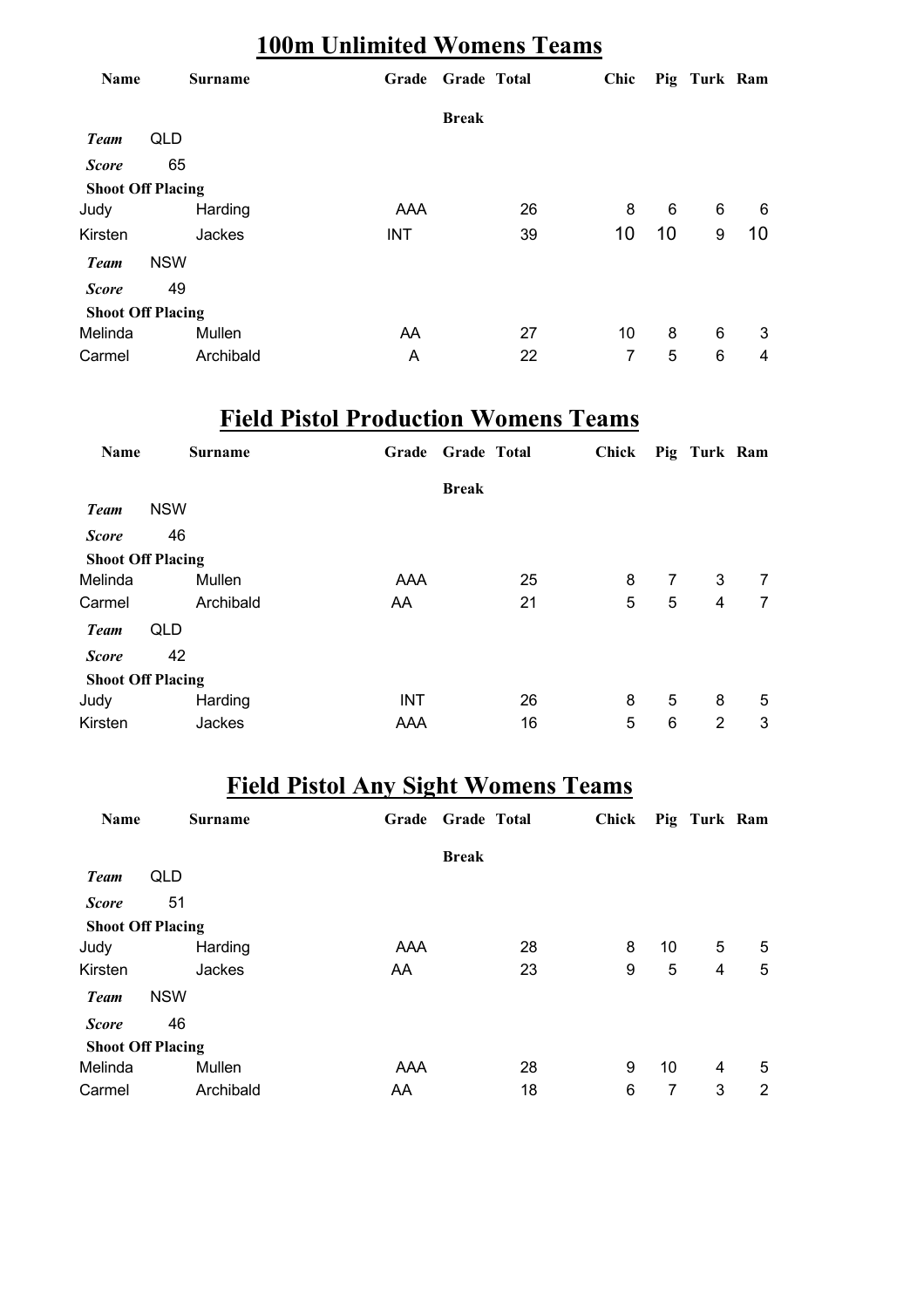### **100m Production**

| Name              |            | <b>Surname</b>  | <b>Club</b>         | <b>Grade Total Shoot</b> |                | <b>Chick</b> | Pig                     | Turk Ram       |                         |
|-------------------|------------|-----------------|---------------------|--------------------------|----------------|--------------|-------------------------|----------------|-------------------------|
| Grade             | <b>INT</b> |                 |                     |                          |                |              |                         |                |                         |
| Glen              |            | Anderson        | <b>Inverell RSM</b> | 40                       | $\mathbf 1$    | 10           | 10                      | 10             | 10                      |
| Scott             |            | Dawson          | Toogoolawah         | 40                       | $\overline{2}$ | 10           | 10                      | 10             | 10                      |
| David             |            | Dewsbury        | Narrabri            | 40                       | 3              | 10           | 10                      | 10             | 10                      |
| Kim               |            | Emery           | Mt Lindesay         | 40                       | 4              | 10           | 10                      | 10             | 10                      |
| Tim               |            | Anderson        | Narrabri            | 40                       | 5              | 10           | 10                      | 10             | 10                      |
| Judy              |            | Harding         | Toogoolawah         | 39                       |                | 10           | 10                      | 10             | 9                       |
| lain              |            | Yule            | Muswellbrook        | 39                       |                | 10           | 10                      | 10             | 9                       |
| Tim               |            | Davey           | Manilla             | 38                       |                | 10           | 10                      | 9              | $\boldsymbol{9}$        |
| Matt              |            | Seears          | Merriganowry        | 38                       |                | 10           | 10                      | 10             | 8                       |
| Michael           |            | Arden           | Euroa               | 37                       |                | 10           | 10                      | $\overline{7}$ | 10                      |
| Richard           |            | <b>Brown</b>    | Kurrajong           | 37                       |                | 10           | 10                      | 8              | 9                       |
| Kirsten           |            | Jackes          | Metro PSQ           | 37                       |                | 10           | 10                      | 8              | 9                       |
| Jason             |            | Anderson        | Narrabri            | 36                       |                | 7            | 10                      | 9              | 10                      |
| Jake              |            | Davey           | Manilla             | 36                       |                | 10           | 10                      | 7              | 9                       |
| Chris             |            | Taylor          | Inverell            | 36                       |                | 10           | 10                      | 7              | 9                       |
| Neville           |            | Ellem           | Newcastle           | 32                       |                | 8            | 10                      | 5              | $\boldsymbol{9}$        |
| Grade             | AAA        |                 |                     |                          |                |              |                         |                |                         |
| Lachlan           |            | Moore           | Yarra               | 38                       |                | 10           | 10                      | 10             | 8                       |
| Melinda           |            | Mullen          | Newcastle           | 37                       |                | 10           | 10                      | 9              | 8                       |
| Aidan             |            | Van Ee          | Toogoolawah         | 36                       |                | 10           | 10                      | 8              | 8                       |
| <b>Drew</b>       |            | Ledger          | Metro PSQ           | 35                       |                | 10           | 10                      | 7              | 8                       |
| Greg              |            | Dawson          | Armidale            | 34                       |                | 10           | 8                       | 9              | $\overline{7}$          |
| Robin             |            | <b>Ricketts</b> | Metro PSQ           | 30                       |                | 10           | 9                       | 8              | 3                       |
| Jack              |            | Ford            | Narrabri            | 28                       |                | 9            | 8                       | 4              | 7                       |
| Paul              |            | Wilkins         | Narrabri            | 28                       |                | 9            | 7                       | 7              | 5                       |
| <b>Brian</b>      |            | Marsden         | Newcastle           | 28                       |                | 9            | 8                       | 6              | 5                       |
| James             |            | Moore           | Yarra               | 24                       |                | 10           | $\boldsymbol{7}$        | 4              | 3                       |
| Grade             | AA         |                 |                     |                          |                |              |                         |                |                         |
| Jeffrey           |            | <b>Bennett</b>  | Childers R & P      | 30                       |                | 8            | 9                       | 7              | 6                       |
| Andy              |            | Pavlou          | Port Macquarie      | 27                       |                | 10           | 8                       | 4              | 5                       |
| Carmel            |            | Archibald       | Armidale            | 27                       |                | 8            | 9                       | 6              | 4                       |
| <b>Billy Dean</b> |            | Borodzicz       | Narrabri            | 24                       |                | 9            | 8                       | 3              | 4                       |
| Kerrie            |            | Ellem           | Newcastle           | 4                        |                | 1            | $\overline{2}$          | $\mathbf 1$    | $\pmb{0}$               |
| Grade             | B          |                 |                     |                          |                |              |                         |                |                         |
| Joshua            |            | Mullen          | Newcastle           | 21                       |                | 10           | 6                       | $\overline{c}$ | 3                       |
| Grace             |            | Tobler          | <b>Bowral</b>       | 21                       |                | 9            | 7                       | 3              | $\overline{\mathbf{c}}$ |
| Annie             |            | Tobler          | <b>Bowral</b>       | 14                       |                | 7            | 3                       | $\overline{2}$ | $\boldsymbol{2}$        |
| Matt              |            | <b>Burke</b>    | Narrabri            | 12                       |                | 3            | 4                       | $\overline{2}$ | 3                       |
| Kathy             |            | Tobler          | <b>Bowral</b>       | 10                       |                | 3            | $\overline{\mathbf{c}}$ | 3              | $\mathbf{2}$            |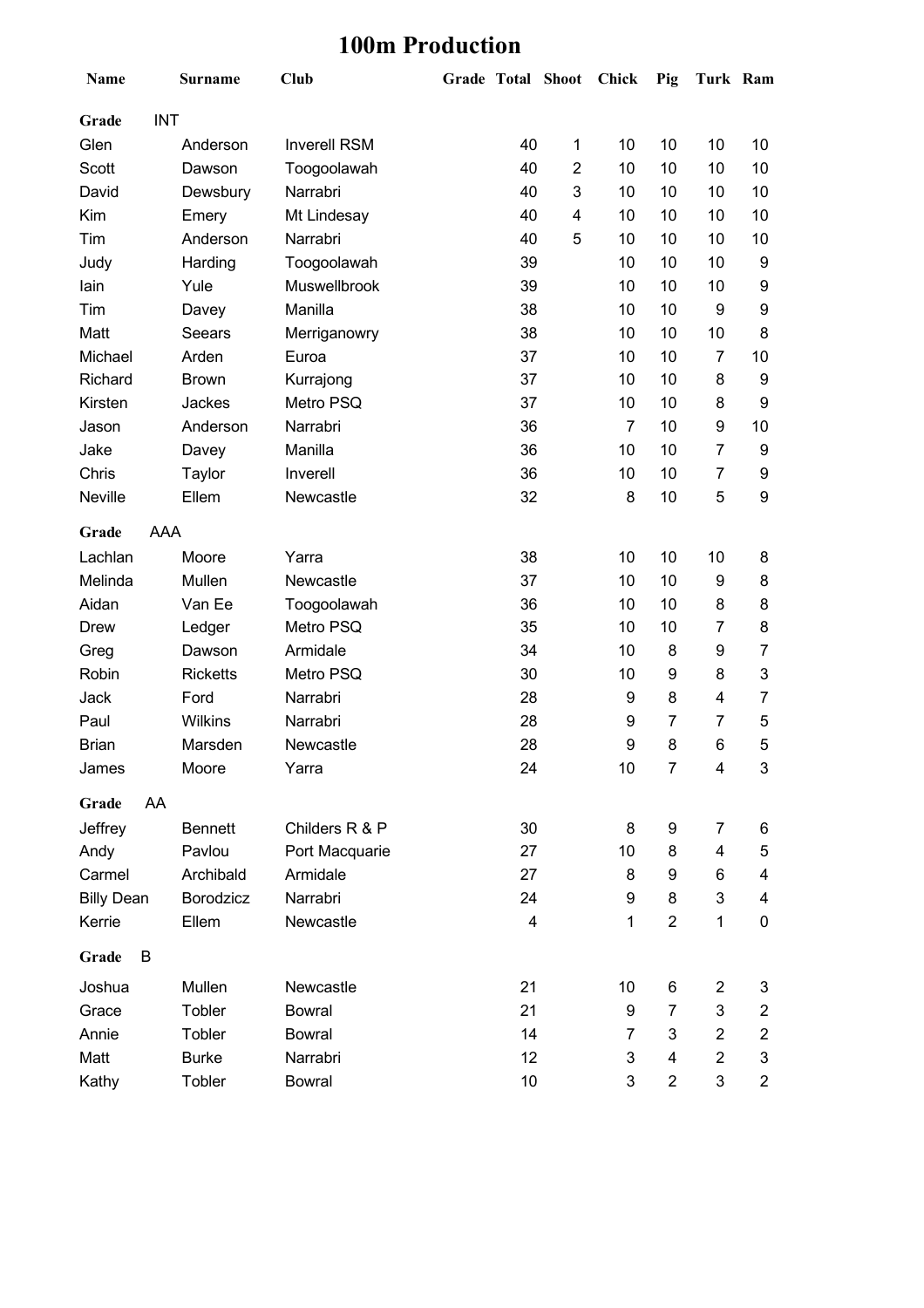#### **100m Revolver**

| Name              |            | <b>Surname</b>  | <b>Club</b>         |    | Grade Total Shoot |   | Chick          | Pig            | Turk Ram                |                  |
|-------------------|------------|-----------------|---------------------|----|-------------------|---|----------------|----------------|-------------------------|------------------|
| Grade             | <b>INT</b> |                 |                     |    |                   |   |                |                |                         |                  |
| David             |            | Dewsbury        | Narrabri            |    | 40                |   | 10             | 10             | 10                      | 10               |
| Scott             |            | Dawson          | Toogoolawah         |    | 38                |   | 10             | 10             | 9                       | 9                |
| Tim               |            | Davey           | Manilla             |    | 38                |   | 10             | 10             | 10                      | 8                |
| Kim               |            | Emery           | Mt Lindesay         |    | 36                |   | 10             | 10             | 8                       | 8                |
| Glen              |            | Anderson        | <b>Inverell RSM</b> |    | 36                |   | 10             | 10             | 9                       | $\overline{7}$   |
| Kirsten           |            | Jackes          | Metro PSQ           |    | 36                |   | 10             | 10             | 9                       | 7                |
| lain              |            | Yule            | Muswellbrook        |    | 36                |   | 10             | 10             | 9                       | 7                |
| Richard           |            | <b>Brown</b>    | Kurrajong           |    | 35                |   | 10             | 9              | 7                       | 9                |
| Matt              |            | Seears          | Merriganowry        |    | 35                |   | 10             | 10             | 6                       | 9                |
| Michael           |            | Arden           | Euroa               |    | 35                |   | 10             | 9              | 8                       | 8                |
| John              |            | Harding         | Metro PSQ           |    | 35                |   | 10             | 9              | 10                      | 6                |
| Judy              |            | Harding         | Toogoolawah         |    | 33                |   | 10             | 8              | $\overline{7}$          | 8                |
| Tim               |            | Anderson        | Narrabri            | 30 |                   | 8 | 8              | $\overline{7}$ | 7                       |                  |
| Grade             | AAA        |                 |                     |    |                   |   |                |                |                         |                  |
| Chris             |            | Taylor          | Inverell            |    | 38                |   | 10             | 9              | 10                      | 9                |
| <b>Drew</b>       |            | Ledger          | Metro PSQ           |    | 36                |   | 10             | 10             | 6                       | 10               |
| Jake              |            | Davey           | Manilla             | 34 |                   |   | 10             | 10             | 7                       | 7                |
| Aidan             |            | Van Ee          | Toogoolawah         |    | 34                |   | 9              | 10             | 9                       | 6                |
| Jason             |            | Anderson        | Narrabri            |    | 33                |   | 9              | 9              | 8                       | $\overline{7}$   |
| Jack              |            | Ford            | Narrabri            |    | 31                |   | 9              | 8              | 7                       | 7                |
| Melinda           |            | Mullen          | Newcastle           |    | 28                |   | 10             | 9              | 3                       | 6                |
| <b>Brian</b>      |            | Marsden         | Newcastle           |    | 25                |   | 6              | 7              | 9                       | 3                |
| Neville           |            | Ellem           | Newcastle           |    | 24                |   | 4              | 6              | 6                       | 8                |
| Paul              |            | Wilkins         | Narrabri            |    | 24                |   | 8              | 8              | 3                       | 5                |
| Grade             | AA         |                 |                     |    |                   |   |                |                |                         |                  |
| James             |            | Moore           | Yarra               |    | 31                |   | 10             | 7              | 8                       | 6                |
| Jeffrey           |            | <b>Bennett</b>  | Childers R & P      |    | 29                |   | 9              | 8              | 7                       | 5                |
| Lachlan           |            | Moore           | Yarra               |    | 27                |   | 6              | 9              | 5                       | 7                |
| <b>Billy Dean</b> |            | Borodzicz       | Narrabri            |    | 27                |   | 8              | 9              | 4                       | 6                |
| Carmel            |            | Archibald       | Armidale            |    | 26                |   | 9              | 7              | 7                       | 3                |
| Greg              |            | Dawson          | Armidale            |    | 25                |   | 5              | 9              | 7                       | 4                |
| Robin             |            | <b>Ricketts</b> | Metro PSQ           |    | 21                |   | 9              | 4              | 4                       | 4                |
| Kerrie            |            | Ellem           | Newcastle           |    | 18                |   | 5              | 8              | $\overline{\mathbf{4}}$ | $\mathbf{1}$     |
| Grade             | B          |                 |                     |    |                   |   |                |                |                         |                  |
| Matt              |            | <b>Burke</b>    | Narrabri            |    | 13                |   | 5              | 5              | 0                       | 3                |
| Grace             |            | Tobler          | <b>Bowral</b>       |    | 7                 |   | $\overline{2}$ | 3              | 1                       | 1                |
| Joshua            |            | Mullen          | Newcastle           |    | 6                 |   | $\overline{2}$ | 1              | 1                       | $\boldsymbol{2}$ |
| Annie             |            | Tobler          | <b>Bowral</b>       |    | 3                 |   | 3              | 0              | 0                       | 0                |
| Kathy             |            | Tobler          | <b>Bowral</b>       |    | $\overline{2}$    |   | 0              | 0              | 0                       | $\overline{c}$   |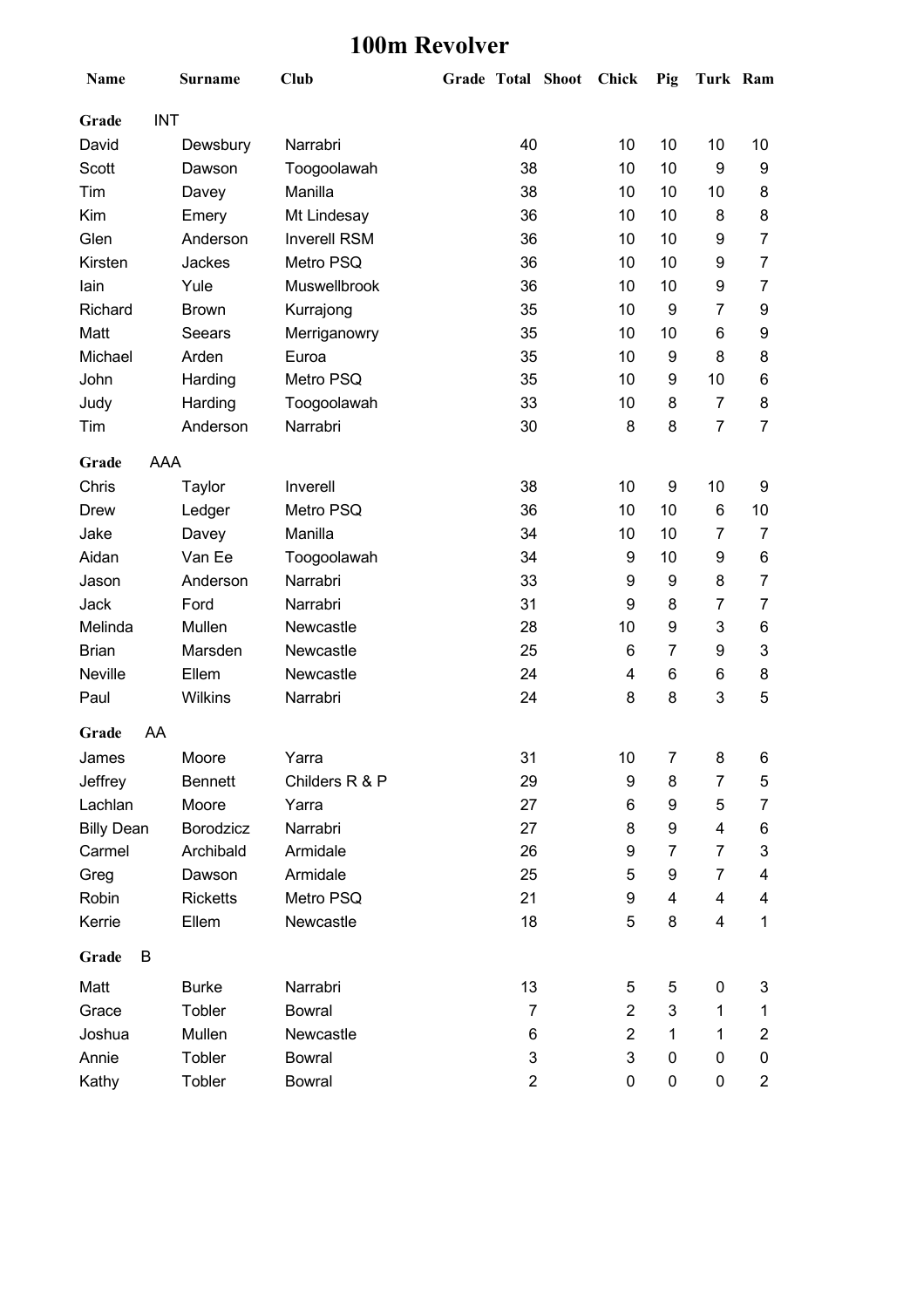## **100m Standing**

| Name                | <b>Surname</b>  | <b>Club</b>         |    |    | Grade Total Shoot Chick |                | Pig                      | Turk Ram                  |                           |
|---------------------|-----------------|---------------------|----|----|-------------------------|----------------|--------------------------|---------------------------|---------------------------|
| <b>INT</b><br>Grade |                 |                     |    |    |                         |                |                          |                           |                           |
| Tim                 | Davey           | Manilla             |    | 30 |                         | 7              | 10                       | 5                         | 8                         |
| Matt                | Seears          | Merriganowry        |    | 29 |                         | 8              | 8                        | $\overline{7}$            | 6                         |
| Jake                | Davey           | Manilla             |    | 28 |                         | 8              | 10                       | $\overline{c}$            | 8                         |
| Glen                | Anderson        | <b>Inverell RSM</b> |    | 27 |                         | 9              | $\overline{7}$           | 4                         | $\overline{7}$            |
| lain                | Yule            | Muswellbrook        |    | 27 |                         | 10             | $\overline{7}$           | 3                         | $\overline{7}$            |
| Kim                 | Emery           | Mt Lindesay         |    | 25 |                         | $\overline{7}$ | 9                        | 4                         | 5                         |
| <b>Scott</b>        | Dawson          | Toogoolawah         |    | 24 |                         | 9              | 5                        | 7                         | 3                         |
| John                | Harding         | Metro PSQ           |    | 22 |                         | 6              | 9                        | 3                         | $\overline{\mathcal{A}}$  |
| Tim                 | Anderson        | Narrabri            |    | 22 |                         | 8              | 7                        | 3                         | 4                         |
| Judy                | Harding         | Toogoolawah         |    | 15 |                         | 3              | 5                        | 4                         | $\ensuremath{\mathsf{3}}$ |
| Melinda             | Mullen          | Newcastle           |    | 15 |                         | 5              | 5                        | $\overline{2}$            | 3                         |
| AAA<br>Grade        |                 |                     |    |    |                         |                |                          |                           |                           |
| Chris               | Taylor          | Inverell            |    | 22 |                         | 8              | $\overline{\mathcal{A}}$ | 5                         | 5                         |
| Lachlan             | Moore           | Yarra               |    | 22 |                         | 9              | 7                        | 1                         | 5                         |
| Kirsten             | Jackes          | Metro PSQ           | 20 |    |                         | 6              | 6                        | 4                         | 4                         |
| David               | Dewsbury        | Narrabri            | 19 |    |                         | 6              | 6                        | 4                         | 3                         |
| Michael             | Arden           | Euroa               | 18 |    | 5                       | 7              | 3                        | $\mathbf{3}$              |                           |
| <b>Brian</b>        | Marsden         | Newcastle           | 17 |    | 5                       | 5              | 1                        | 6                         |                           |
| Greg                | Dawson          | Armidale            |    | 16 |                         | 5              | 6                        | 0                         | 5                         |
| Jason               | Anderson        | Narrabri            |    | 16 |                         | 6              | 5                        | $\overline{2}$            | $\mathbf 3$               |
| Neville             | Ellem           | Newcastle           |    | 14 |                         | 6              | 5                        | 1                         | $\overline{2}$            |
| AA<br>Grade         |                 |                     |    |    |                         |                |                          |                           |                           |
| Aidan               | Van Ee          | Toogoolawah         |    | 24 |                         | 4              | 8                        | 5                         | 7                         |
| Jack                | Ford            | Narrabri            |    | 20 |                         | 7              | 6                        | 4                         | 3                         |
| <b>Drew</b>         | Ledger          | Metro PSQ           |    | 16 |                         | 4              | $\overline{7}$           | 3                         | $\overline{2}$            |
| Robin               | <b>Ricketts</b> | Metro PSQ           |    | 15 |                         | 6              | 4                        | 1                         | 4                         |
| Paul                | Wilkins         | Narrabri            |    | 15 |                         | 5              | 5                        | $\ensuremath{\mathsf{3}}$ | $\overline{2}$            |
| Richard             | <b>Brown</b>    | Kurrajong           |    | 15 |                         | 8              | 5                        | 1                         | 1                         |
| Carmel              | Archibald       | Armidale            |    | 14 |                         | 4              | 4                        | 3                         | $\ensuremath{\mathsf{3}}$ |
| Jeffrey             | <b>Bennett</b>  | Childers R & P      |    | 14 |                         | 2              | 7                        | 3                         | $\overline{2}$            |
| James               | Moore           | Yarra               |    | 11 |                         | 3              | 1                        | 4                         | $\ensuremath{\mathsf{3}}$ |
| Kerrie              | Ellem           | Newcastle           |    | 11 |                         | 4              | 3                        | 3                         | 1                         |
| Grade<br>A          |                 |                     |    |    |                         |                |                          |                           |                           |
| Kathy               | Tobler          | <b>Bowral</b>       |    | 16 |                         | 6              | 3                        | $\overline{2}$            | 5                         |
| Matt                | <b>Burke</b>    | Narrabri            |    | 10 |                         | 4              | 3                        | 0                         | 3                         |
| Grace               | Tobler          | <b>Bowral</b>       |    | 10 |                         | 4              | 3                        | $\mathbf 1$               | $\overline{2}$            |
| Andy                | Pavlou          | Port Macquarie      |    | 10 |                         | 3              | 4                        | $\overline{c}$            | 1                         |
| Annie               | Tobler          | <b>Bowral</b>       |    | 8  |                         | $\overline{2}$ | 3                        | 1                         | $\overline{2}$            |
| <b>Billy Dean</b>   | Borodzicz       | Narrabri            |    | 8  |                         | 3              | 4                        | 1                         | 0                         |
| Joshua              | Mullen          | Newcastle           |    | 3  |                         | $\overline{2}$ | 1                        | $\pmb{0}$                 | 0                         |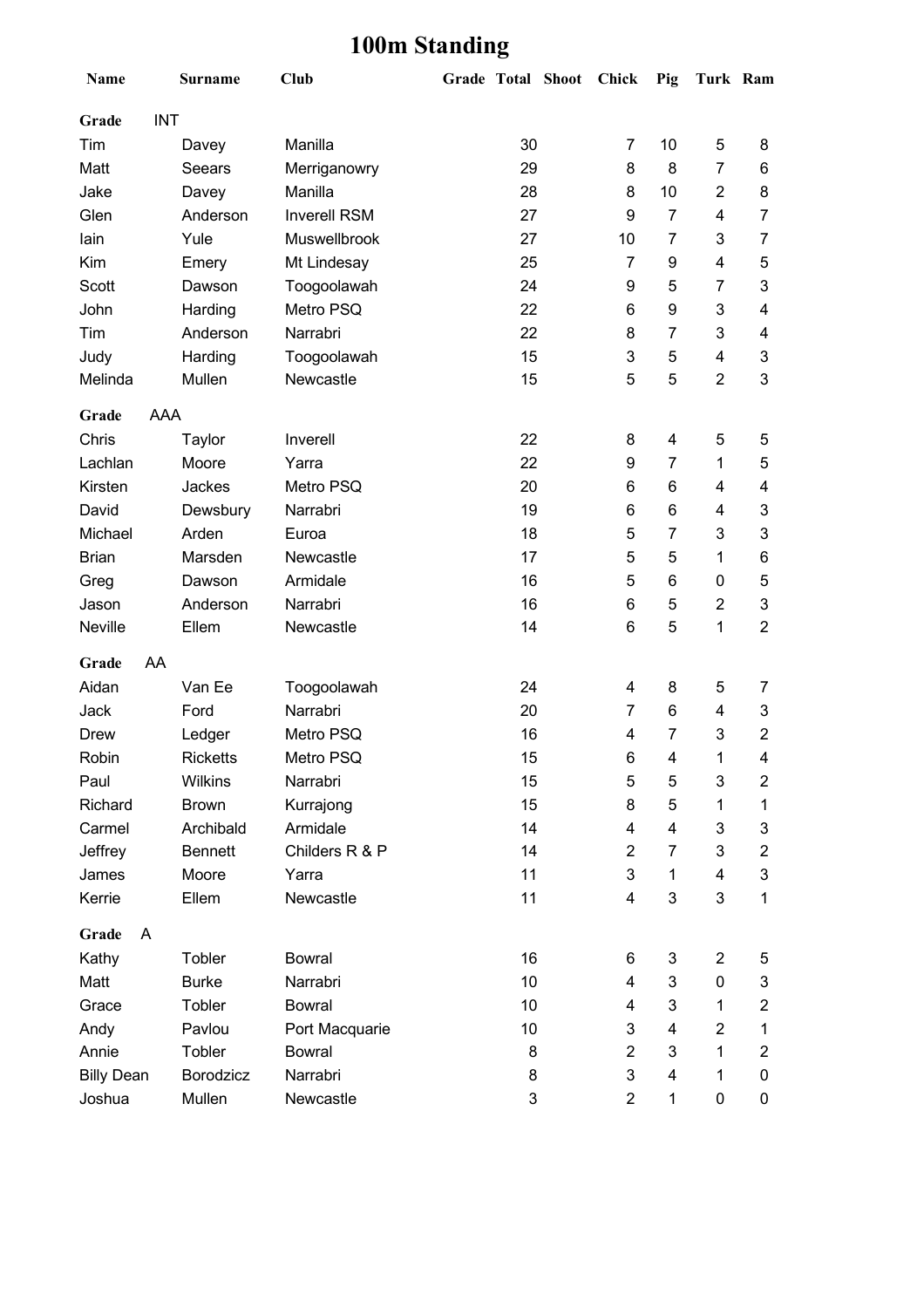### **100m Unlimited**

| Name              |            | <b>Surname</b>  | <b>Club</b>         | Grade Total Shoot       | <b>Chick</b>   | Pig            | Turk Ram       |                           |
|-------------------|------------|-----------------|---------------------|-------------------------|----------------|----------------|----------------|---------------------------|
| Grade             |            | <b>INT</b>      |                     |                         |                |                |                |                           |
| Kirsten           |            | Jackes          | Metro PSQ           | 39                      | 10             | 10             | 9              | 10                        |
| Glen              |            | Anderson        | <b>Inverell RSM</b> | 35                      | 10             | 9              | 8              | 8                         |
| Matt              |            | Seears          | Merriganowry        | 35                      | 10             | 9              | 9              | $\overline{7}$            |
| Scott             |            | Dawson          | Toogoolawah         | 34                      | 9              | 10             | 5              | 10                        |
| Kim               |            | Emery           | Mt Lindesay         | 31                      | 10             | 8              | 8              | 5                         |
| Grade             | <b>AAA</b> |                 |                     |                         |                |                |                |                           |
| Tim               |            | Davey           | Manilla             | 39                      | 10             | 10             | 10             | 9                         |
| lain              |            | Yule            | Muswellbrook        | 36                      | 10             | 10             | 9              | $\overline{7}$            |
| Tim               |            | Anderson        | Narrabri            | 35                      | 10             | 10             | 7              | 8                         |
| John              |            | Harding         | Metro PSQ           | 34                      | 10             | 10             | 5              | 9                         |
| David             |            | Dewsbury        | Narrabri            | 32                      | 10             | 10             | 7              | 5                         |
| Michael           |            | Arden           | Euroa               | 31                      | 8              | 9              | 8              | $\,6\,$                   |
| Robin             |            | <b>Ricketts</b> | Metro PSQ           | 30                      | 6              | 9              | 6              | $\boldsymbol{9}$          |
| Jake              |            | Davey           | Manilla             | 29                      | 9              | $\overline{7}$ | 6              | $\overline{7}$            |
| <b>Drew</b>       |            | Ledger          | Metro PSQ           | 28                      | 9              | 10             | 4              | $\mathbf 5$               |
| Judy              |            | Harding         | Toogoolawah         | 26                      | 8              | 6              | 6              | 6                         |
| Richard           |            | <b>Brown</b>    | Kurrajong           | 26                      | 9              | 10             | $\overline{2}$ | 5                         |
| Grade             | AA         |                 |                     |                         |                |                |                |                           |
| Chris             |            | Taylor          | Inverell            | 35                      | 10             | 9              | 9              | 7                         |
| Jason             |            | Anderson        | Narrabri            | 33                      | 9              | 9              | 8              | $\overline{7}$            |
| Aidan             |            | Van Ee          | Toogoolawah         | 31                      | 9              | 10             | 6              | 6                         |
| Jack              |            | Ford            | Narrabri            | 28                      | 10             | $\overline{7}$ | 6              | $\mathbf 5$               |
| Melinda           |            | Mullen          | Newcastle           | 27                      | 10             | 8              | 6              | $\ensuremath{\mathsf{3}}$ |
| Lachlan           |            | Moore           | Yarra               | 24                      | 8              | 4              | 6              | 6                         |
| Greg              |            | Dawson          | Armidale            | 24                      | 8              | 7              | 6              | $\ensuremath{\mathsf{3}}$ |
| Paul              |            | Wilkins         | Narrabri            | 22                      | 5              | 6              | 5              | 6                         |
| Kerrie            |            | Ellem           | Newcastle           | 20                      | 6              | 8              | 4              | $\overline{c}$            |
| James             |            | Moore           | Yarra               | 18                      | 5              | 4              | 5              | $\overline{\mathbf{4}}$   |
| Grade             | A          |                 |                     |                         |                |                |                |                           |
| Andy              |            | Pavlou          | Port Macquarie      | 23                      | 8              | 7              | 6              | 2                         |
| Carmel            |            | Archibald       | Armidale            | 22                      | 7              | 5              | 6              | 4                         |
| Jeffrey           |            | <b>Bennett</b>  | Childers R & P      | 22                      | 10             | 6              | 3              | 3                         |
| <b>Billy Dean</b> |            | Borodzicz       | Narrabri            | 19                      | $\overline{7}$ | 6              | $\overline{2}$ | $\overline{\mathbf{4}}$   |
| Grade             | B          |                 |                     |                         |                |                |                |                           |
| Joshua            |            | Mullen          | Newcastle           | 16                      | $\overline{2}$ | 5              | 4              | 5                         |
| Grace             |            | Tobler          | <b>Bowral</b>       | 12                      | 8              | 3              | $\pmb{0}$      | $\mathbf 1$               |
| Matt              |            | <b>Burke</b>    | Narrabri            | 10                      | 4              | $\overline{2}$ | 1              | 3                         |
| Annie             |            | Tobler          | <b>Bowral</b>       | 10                      | 4              | 1              | 4              | $\mathbf 1$               |
| Kathy             |            | Tobler          | <b>Bowral</b>       | $\overline{\mathbf{4}}$ | $\overline{2}$ | $\pmb{0}$      | 0              | $\overline{\mathbf{c}}$   |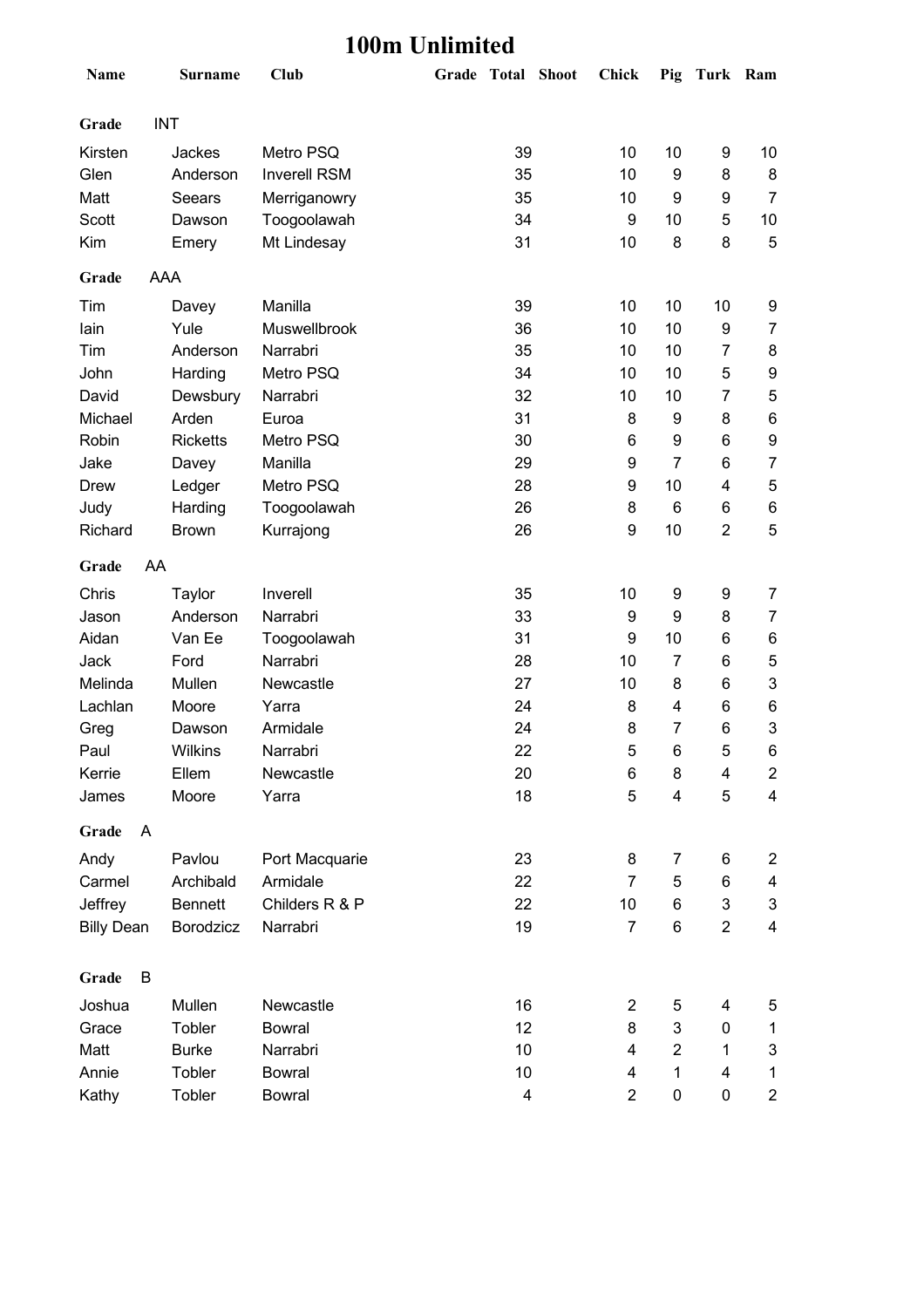### **Field Pistol Production**

| Name           |            | <b>Surname</b>  | <b>Club</b>         | Grade Total Shoot | <b>Chick</b>   | Pig            | Turk Ram       |                  |
|----------------|------------|-----------------|---------------------|-------------------|----------------|----------------|----------------|------------------|
| Grade          | <b>INT</b> |                 |                     |                   |                |                |                |                  |
| Matt           |            | Seears          | Merriganowry        | 35                | 10             | 9              | 8              | 8                |
| lain           |            | Yule            | Muswellbrook        | 33                | 10             | 8              | 6              | 9                |
| Glen           |            | Anderson        | <b>Inverell RSM</b> | 29                | 10             | 9              | 7              | 3                |
| Jake           |            | Davey           | Manilla             | 28                | 9              | 9              | 4              | 6                |
| Judy           |            | Harding         | Toogoolawah         | 26                | 8              | 5              | 8              | 5                |
| Tim            |            | Davey           | Manilla             | 26                | 8              | 9              | 5              | 4                |
| Michael        |            | Arden           | Euroa               | 25                | 8              | 8              | $\overline{2}$ | 7                |
| Scott          |            | Dawson          | Toogoolawah         | 24                | $\overline{7}$ | $\overline{7}$ | 4              | 6                |
| Kim            |            | Emery           | Mt Lindesay         | 24                | $\overline{7}$ | $\overline{7}$ | 4              | 6                |
| Tim            |            | Anderson        | Narrabri            | 21                | 5              | $\overline{7}$ | $\overline{2}$ | $\overline{7}$   |
| John           |            | Harding         | Metro PSQ           | 15                | 6              | 6              | 1              | $\overline{2}$   |
| Grade          | AAA        |                 |                     |                   |                |                |                |                  |
| Jason          |            | Anderson        | Narrabri            | 28                | $\overline{7}$ | 8              | 5              | 8                |
| Melinda        |            | Mullen          | Newcastle           | 25                | 8              | $\overline{7}$ | 3              | 7                |
| <b>Brian</b>   |            | Marsden         | Newcastle           | 25                | 8              | 10             | 3              | 4                |
| Jack           |            | Ford            | Narrabri            | 24                | $\overline{7}$ | 5              | 6              | 6                |
| Greg           |            | Dawson          | Armidale            | 23                | 6              | 8              | 5              | 4                |
| Kirsten        |            | Jackes          | Metro PSQ           | 16                | 5              | 6              | $\overline{2}$ | 3                |
| James          |            | Moore           | Yarra               | 14                | 3              | 5              | 4              | $\mathbf{2}$     |
| <b>Neville</b> |            | Ellem           | Newcastle           | 13                | 4              | 4              | 3              | $\overline{2}$   |
| Grade          | AA         |                 |                     |                   |                |                |                |                  |
| Carmel         |            | Archibald       | Armidale            | 21                | 5              | 5              | 4              | 7                |
| Aidan          |            | Van Ee          | Toogoolawah         | 21                | $\overline{7}$ | 6              | 4              | 4                |
| Lachlan        |            | Moore           | Yarra               | 20                | 5              | 6              | 5              | 4                |
| Annie          |            | Tobler          | <b>Bowral</b>       | 19                | $\overline{7}$ | 6              | 3              | 3                |
| Paul           |            | Wilkins         | Narrabri            | 19                | 8              | 5              | 4              | $\overline{c}$   |
| Chris          |            | Taylor          | Inverell            | 18                | $\overline{7}$ | 6              | 3              | $\overline{c}$   |
| <b>Drew</b>    |            | Ledger          | Metro PSQ           | 17                | $\overline{7}$ | $\overline{2}$ | 5              | 3                |
| Jeffrey        |            | <b>Bennett</b>  | Childers R & P      | 15                | 4              | 3              | 6              | $\boldsymbol{2}$ |
| Richard        |            | <b>Brown</b>    | Kurrajong           | 14                | 4              | 4              | $\overline{2}$ | 4                |
| Kerrie         |            | Ellem           | Newcastle           | 12                | 5              | 4              | $\overline{2}$ | $\mathbf{1}$     |
| Robin          |            | <b>Ricketts</b> | Metro PSQ           | 11                | 4              | $\overline{2}$ | $\overline{2}$ | 3                |
| Grade          | A          |                 |                     |                   |                |                |                |                  |
| Andy           |            | Pavlou          | Port Macquarie      | 13                | 4              | 6              | $\mathbf{1}$   | $\overline{c}$   |
| Grace          |            | Tobler          | <b>Bowral</b>       | 10                | 4              | $\overline{2}$ | 3              | $\mathbf{1}$     |
| Grade          | B          |                 |                     |                   |                |                |                |                  |
| Kathy          |            | Tobler          | <b>Bowral</b>       | 12                | $\overline{2}$ | $\overline{7}$ | $\pmb{0}$      | 3                |
| Joshua         |            | Mullen          | Newcastle           | $\overline{2}$    | $\mathbf{1}$   | $\mathbf{1}$   | 0              | 0                |